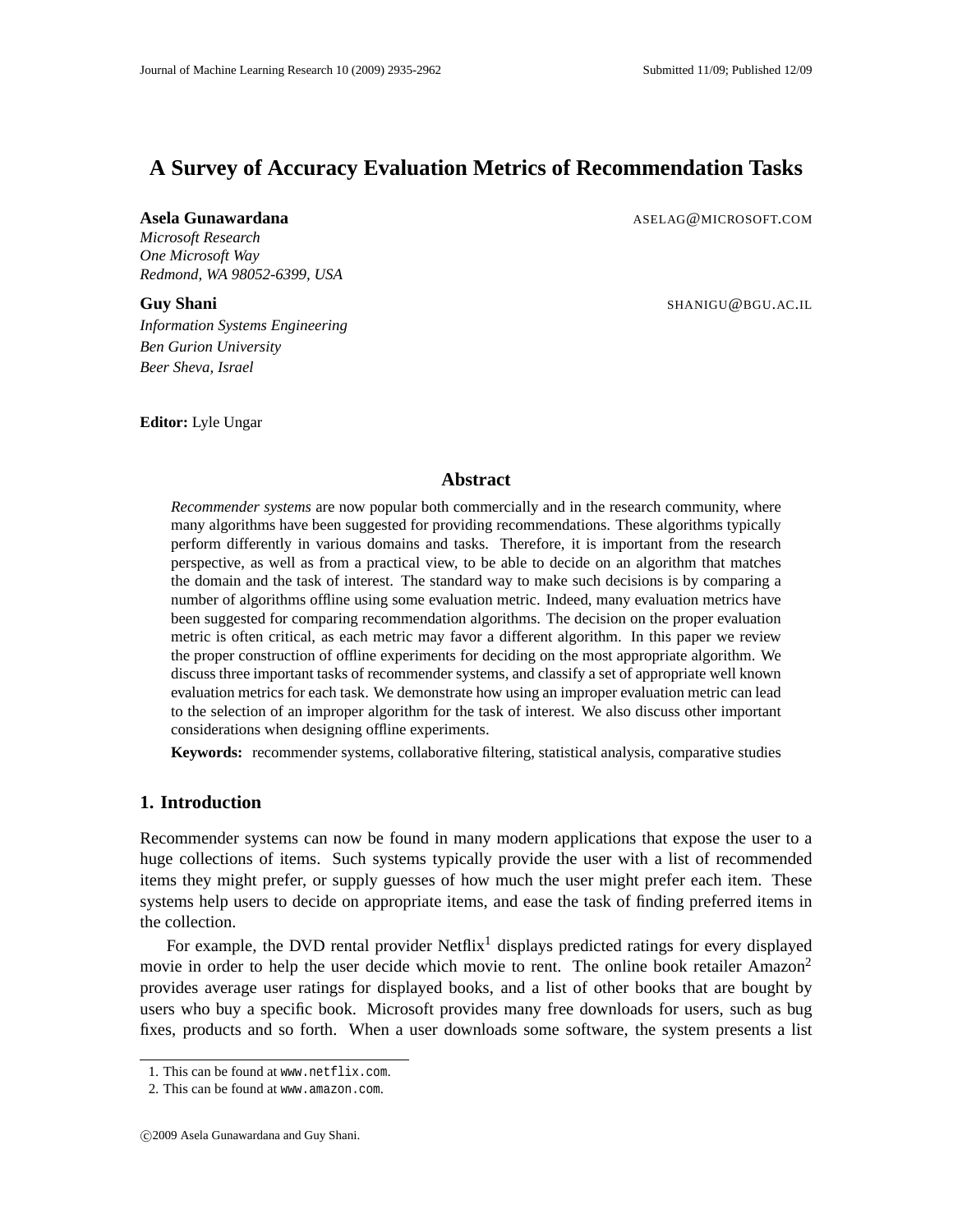of additional items that are downloaded together. All these systems are typically categorized as recommender systems, even though they provide diverse services.

In the past decade, there has been a vast amount of research in the field of recommender systems, mostly focusing on designing new algorithms for recommendations. An application designer who wishes to add a recommendation system to her application has a large variety of algorithms at her disposal, and must make a decision about the most appropriate algorithm for her application. Typically, such decisions are based on offline experiments, comparing the performance of a number of candidate algorithms over real data. The designer can then select the best performing algorithm, given structural constraints. Furthermore, most researchers who suggest new recommendation algorithms also compare the performance of their new algorithm to a set of existing approaches. Such evaluations are typically performed by applying some evaluation metric that provides a ranking of the candidate algorithms (usually using numeric scores).

Many evaluation metrics have been used to rank recommendation algorithms, some measuring similar features, but some measuring drastically different quantities. For example, methods such as the Root of the Mean Square Error (RMSE) measure the distance between predicted preferences and true preferences over items, while the Recall method computes the portion of favored items that were suggested. Clearly, it is unlikely that a single algorithm would outperform all others over all possible methods.

Therefore, we should expect different metrics to provide different rankings of algorithms. As such, selecting the proper evaluation metric to use has a crucial influence on the selection of the recommender system algorithm that will be selected for deployment. This survey reviews existing evaluation metrics, suggesting an approach for deciding which evaluation metric is most appropriate for a given application.

We categorize previously suggested recommender systems into three major groups, each corresponding to a different *task*. The first obvious task is to recommend a set of good (interesting, useful) items to the user. In this task it is assumed that all good items are interchangeable. A second, less discussed, although highly important task is utility optimization. For example, many e-commerce websites use a recommender system, hoping to increase their revenues. In this case, the task is to present a set of recommendations that will optimize the retailer revenue. Finally, a very common task is the prediction of user opinion (e.g., rating) over a set of items. While this may not be an explicit act of recommendation, much research in recommender systems focuses on this task, and so we address it here.

For each such task we review a family of common evaluation metrics that measure the performance of algorithms on that task. We discuss the properties of each such metric, and why it is most appropriate for a given task.

In some cases, applying incorrect evaluation metrics may result in selecting an inappropriate algorithm. We demonstrate this by experimenting with a wide collection of data sets, comparing a number of algorithms using various evaluation metrics, showing that the metrics rank the algorithms differently.

We also discuss the proper design of an offline experiment, explaining how the data should be split, which measurements should be taken, how to determine if differences in performance are statistically significant, and so forth. We also describe a few common pitfalls that may produce results that are not statistically sound.

The paper is structured as follows: we begin with some necessary background on recommender approaches (Section 2). We categorize recommender systems into a set of three tasks in Section 3.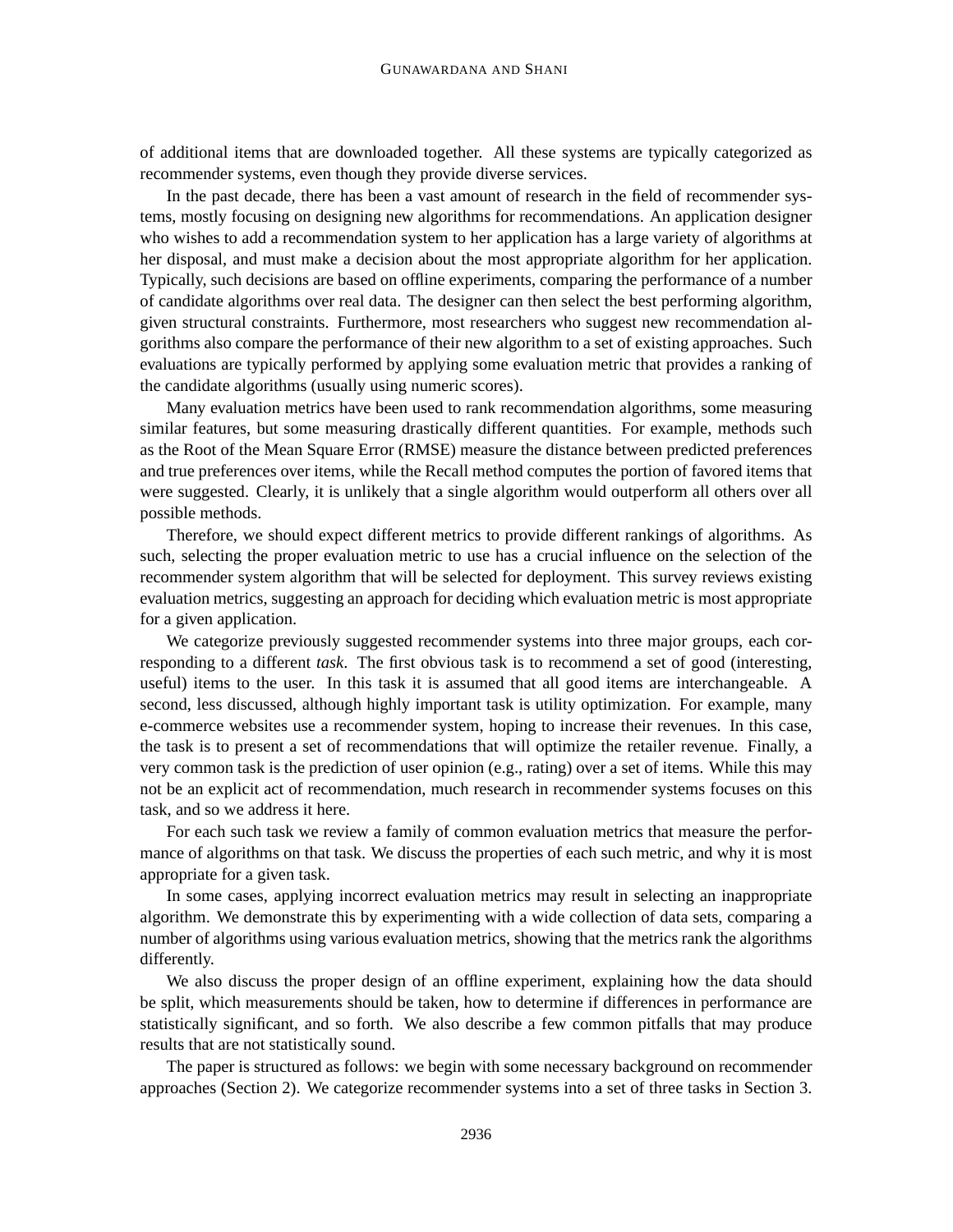We then discuss evaluation protocols, including online experimentation, offline testing, and statistical significance testing of results in Section 4. We proceed to review a set of existing evaluation metrics, mapping them to the appropriate task (Section 5). We then provide (Section 6) some examples of applying different metrics to a set of algorithms, resulting in questionable rankings of these algorithms when inappropriate measures are used. Following this, we discuss some additional relevant topics that arise (Section 7) and some related work (Section 8), and then conclude (Section 9).

## **2. Algorithmic Approaches**

There are two dominant approaches for computing recommendations for the *active user*—the user that is currently interacting with the application and the recommender system. First, the *collaborative filtering* approach (Breese et al., 1998) assumes that users who agreed on preferred items in the past will tend to agree in the future too. Many such methods rely on a matrix of user-item ratings to predict unknown matrix entries, and thus to decide which items to recommend.

A simple approach in this family (Konstan et al., 2006), commonly referred to as *user based collaborative filtering*, identifies a neighborhood of users that are similar to the *active user*. This set of neighbors is based on the similarity of observed preferences between these users and the active user. Then, items that were preferred by users in the neighborhood are recommended to the active user. Another approach (Linden et al., 2003), known as *item based collaborative filtering* recommends items also prefered by users that prefer a particular *active item* to other users that also prefer that active item. In collaborative filtering approaches, the system only has access to the item and user identifiers, and no additional information over items or users is used. For example, websites that present recommendations titled "users who preferred this item also prefer" typically use some type of collaborative filtering algorithm.

A second popular approach is the *content-based* recommendation. In this approach, the system has access to a set of item features. The system then learns the user preferences over features, and uses these computed preferences to recommend new items with similar features. Such recommendations are typically titled "similar items". User's features, if available, such as demographics (e.g., gender, age, geographic location) can also provide valuable information.

Each approach has advantages and disadvantages, and a multitude of algorithms from each family, as well as a number of hybrid approaches have been suggested. This paper, though, makes no distinction between the underlying recommendation algorithms when evaluating their performance. Just as users should not need to take into account the details of the underlying algorithm when using the resulting recommendations, it is inappropriate to select different evaluation metrics for different recommendation approaches. In fact, doing so would make it difficult to decide which approach to employ in a particular application.

## **3. Recommender Systems Tasks**

Providing a single definition for recommender systems is difficult, mainly because systems with different objectives and behaviors are grouped together under that name. Below, we categorize recommender systems into three classes, based on the recommendation task that they are designed for McNee et al. (2006). In fact, there have been several previous attempts to classify existing recommenders (see, e.g., Montaner et al. 2003 and Schafer et al. 1999). We, however, are interested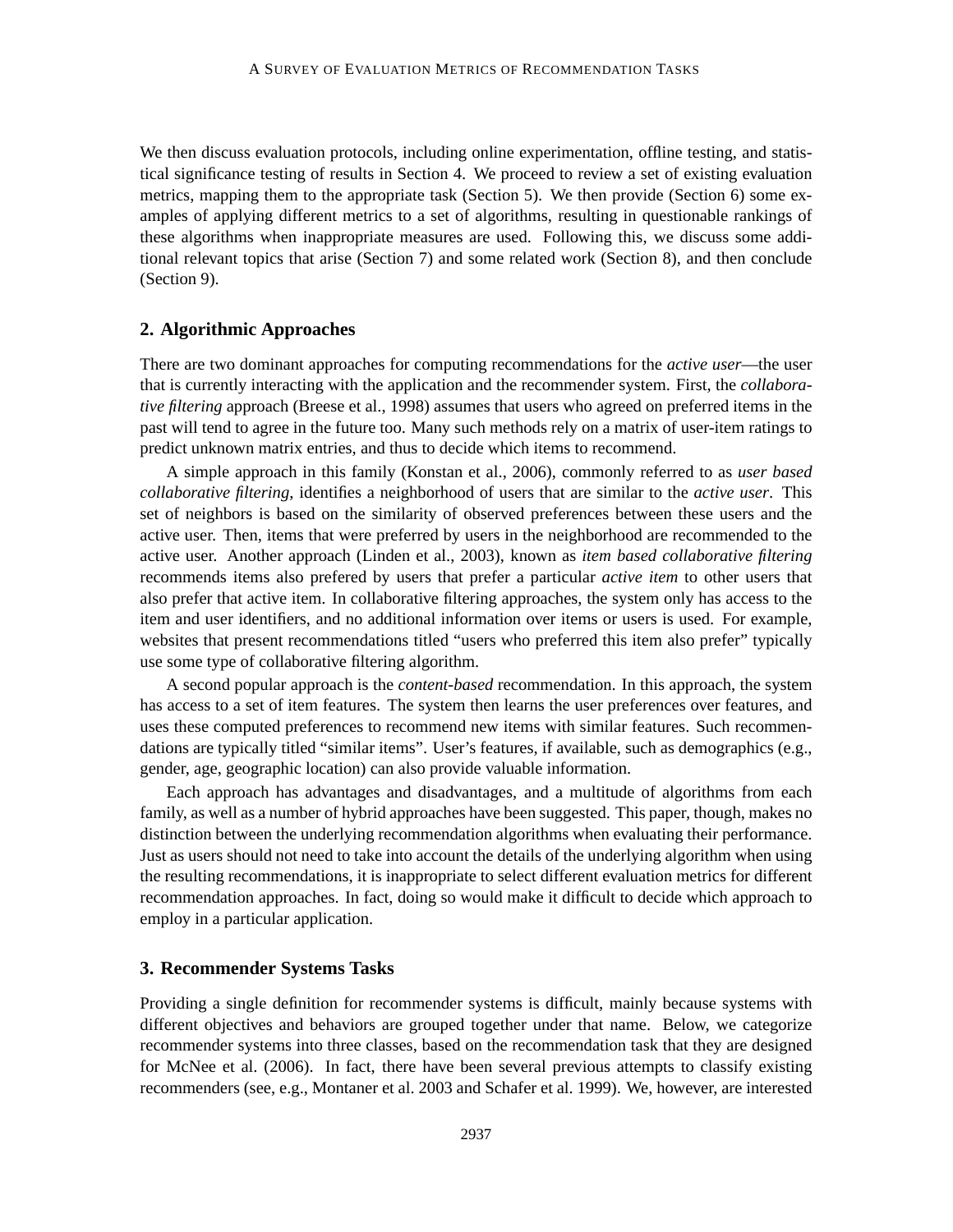in the proper evaluation of such algorithms, and our classification is derived from that goal. While there may be recommender systems that do not fit well into the classes that we suggest, we believe that the vast majority of the recommender systems attempt to achieve one of these tasks, and can thus be classified as we suggest.

## **3.1 Recommending Good Items**

Perhaps the most common task of recommendation engines is to recommend good items to users (Herlocker et al., 2004; McNee et al., 2006). Such systems typically present a list of items that the user is predicted to prefer. The user can then select (add to the shopping basket, view, ...) one or more of the suggested items. There are many examples of such systems. In the Amazon website, for instance, when the user is looking at an item, the system presents below a list of other items that the user may be interested in. Another example can be found in Netflix—when a user adds a movie to her queue, the system displays a list of other recommended movies that the user may want to add to the queue too. There are several considerations when creating recommendation lists. We identify below two sub-tasks that comply with different requirements.

## 3.1.1 RECOMMENDING SOME GOOD ITEMS

In this sub-task, we make the assumption that there is a large number of good items that may appeal to the user, and the user does not have enough resources (time, money) to select all items. In this case we can only present a part of the preferred item set. Thus, it is likely that many preferred items will be missing from the list. In this sub-task, it is more important not to present any disliked item than to find all the good items.

This is typically the case in recommender systems that suggest media items, such as movies, books, or news items. In all these cases the number of alternatives is huge, and the user cannot possibly watch all the recommended movies, or read all the relevant books.

## 3.1.2 RECOMMENDING ALL GOOD ITEMS

A less popular case is when the system should recommend all important items. Examples of such systems are recommenders that predict which scientific papers should be cited, or legal databases (Herlocker et al., 2004; McNee et al., 2006), where it is important not to overlook any possible case. In this sub-task, the system can present longer lists of items, trying to avoid missing a relevant item.

## **3.2 Optimizing Utility**

With the rise of e-commerce websites, another recommendation task became highly important maximizing the profits of the website. Online retailers are willing to invest in recommender systems hoping to increase their revenue. There are many ways by which a recommender system can increase revenue. The simplest way is through cross-selling; by suggesting additional items to the users, we increase the probability that the user will buy more than he originally intended. In an online news provider, where most revenue comes from display advertisements, the system can increase profit by keeping the users in the website for longer time periods, as the performance of an advertising campaign is often measured in terms of "*x*-minute reach," which is the number of consumers in a particular market that are exposed to the ad for *x* minutes. In such cases, it is in the best interest of the system to suggest items in order to lengthen the session. In a subscription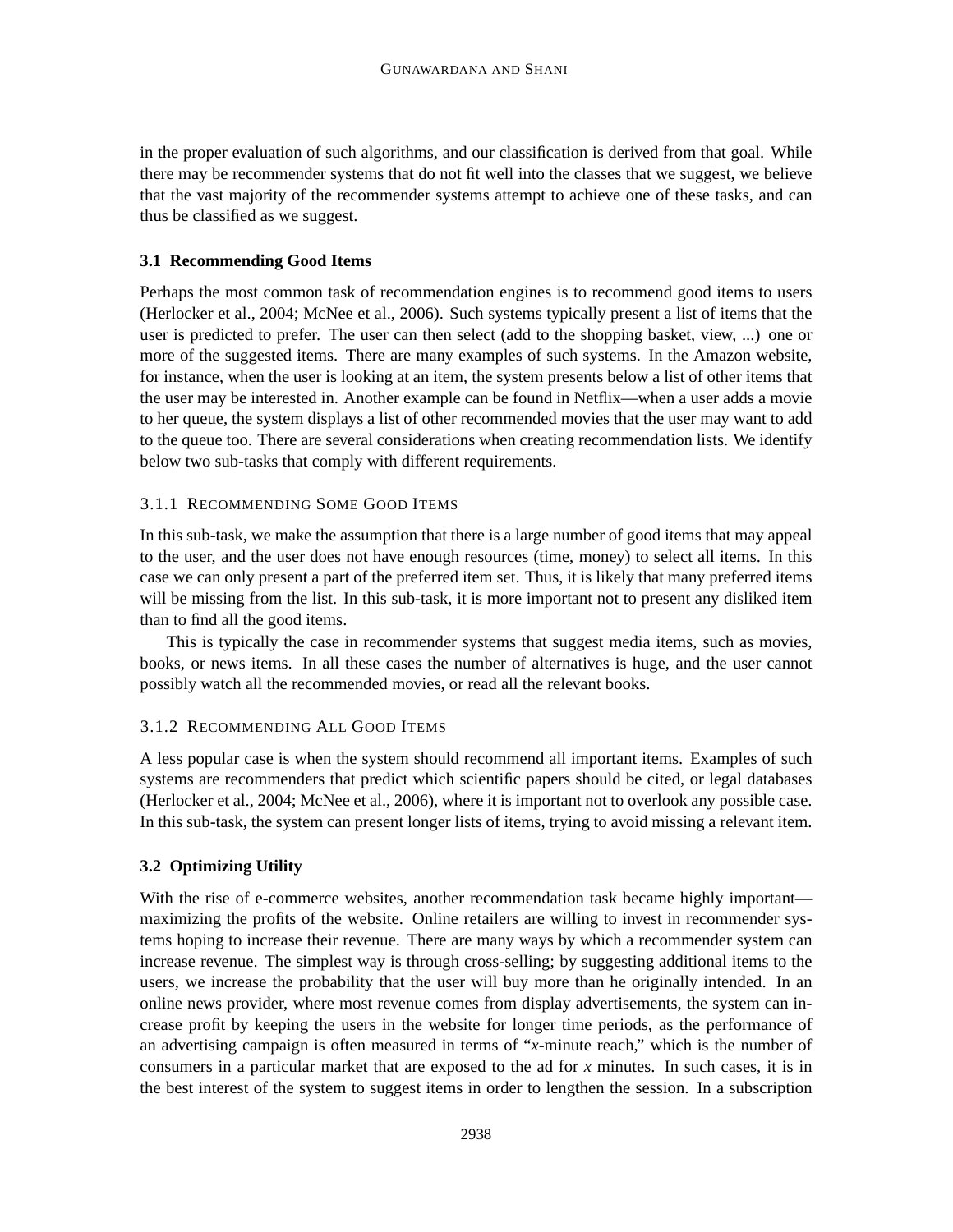service, where revenue comes from users paying a regular subscription, the goal may be to allow users to easily reach items of interest. In this case, the system should suggest items such that the user reaches items of interest with minimal effort.

The utility function to be optimized can be more complicated, and in particular, may be a function of the entire set of recommendations and their presentation to the user. For example, in payper-click search advertising, the system must recommend advertisements to be displayed on search results pages. Each advertiser bids a fixed amount that is paid only when the user clicks on their ad. If we wish to optimize the expected system profit, both the bids and the probability that the user will click on each ad must be taken into account. This probability depends on the relevance of each ad to the user and the placement of the different ads on the page. Since the different ads displayed compete for the user's attention, the utility function depends on the entire set of ads displayed, and is not additive over the set (Gunawardana and Meek, 2008).

In all of these cases, it may be suboptimal to suggest items based solely on their predicted rating. While it is certainly beneficial to recommend relevant items, other considerations are also important. For example, in the e-commerce scenario, given two items that the system perceives as equally relevant, suggesting the item with the higher profit can further increase revenue. In the online news agency case, recommending longer stories may be beneficial, because reading them will keep the user in the website longer. In the subscription service, recommending items that are harder for the user to reach without the recommender system may be beneficial.

Another common practice of recommendation systems is to suggest recommendations that provide the most "value" to the user. For example, recommending popular items can be redundant, as the user is probably already familiar with them. A recommendation of a preferred, yet unknown item can provide a much higher value for the user.

Such approaches can be viewed as instances of providing recommendations that maximize some utility function that assigns a value to each recommendation. Defining the correct utility function for a given application can be difficult (Braziunas and Boutilier, 2005), and typically system designers make simplifying assumptions about the user utility function. In the e-commerce case the utility function is typically the profit resulting from recommending an item, and in the news scenario the utility can be the expected time for reading a news item, but these choices ignore the effect of the resulting recommendations on long-term profits. When we are interested in novel recommendations, the utility can be the log of the inverse popularity of an item, modeling the amount of new information in a recommended item (Shani et al., 2005), but this ignores other aspects of user-utility such as the diversity of recommendations.

In fact, it is possible to view many recommendation tasks, such as providing novel or serendipitious recommendations as maximizing some utility function. Also, the "recommend good items" of the previous section can be considered as optimizing for a utility function assigning a value of 1 to each successful recommendation. In this paper, due to the popularity of the former task, we choose to keep the two tasks distinct.

## **3.3 Predicting Ratings**

In some cases, a system is required to predict the user ratings over a given set of items. For example, in the Netflix website, when the user is browsing the list of new releases, the system assigns a predicted rating for each movie. In CNET, $3$  a website offering electronic product reviews, users can

<sup>3.</sup> This can be found at www.cnet.com.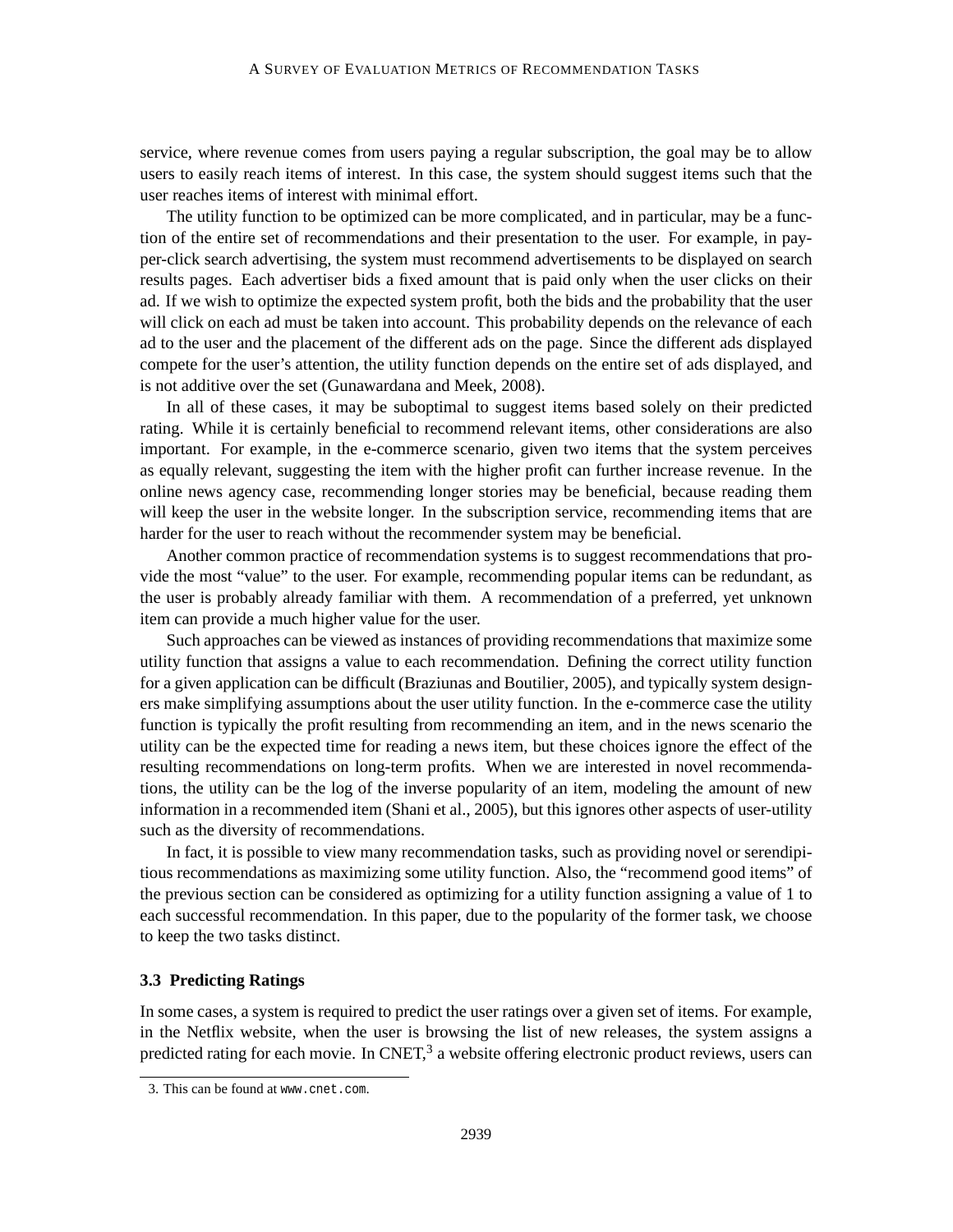search for, say, laptops that cost between \$400 and \$700. The system adds to some laptops in the list an automatically computed rating, based on the laptop features.

It is arguable whether this task is indeed a recommendation task. However, many researchers in the recommendations system community attempting to find good algorithms for this task. Examples include the Netflix competition, which was warmly embraced by the research community, and the numerous papers on predicting ratings on the Netflix or MovieLens<sup>4</sup> data sets.

While such systems do not provide lists of recommended items, predicting that the user will rate an item highly can be considered an act of recommendation. Furthermore, one can view a predicted high rating as a recommendation to use the item, and a predicted low rating as a recommendation to avoid the item. Indeed, it is common practice to use predicted ratings to generate a list of recommendations. Below, we will present several arguments of cases where this common practice may be undesirable.

## **4. Evaluation Protocols**

We now discuss an experimental protocol for evaluating and choosing recommendation algorithms. We review several requirements to ensure that the results of the experiments are statistically sound. We also describe several common pitfalls in such experimental settings. This section reviews the evaluation protocols in related areas such as machine learning and information retrieval, highlighting practices relevant to evaluating recommendation systems. The reader is referred to publications in these fields for more detailed discussions (Salzberg, 1997; Demšar, 2006; Voorhees, 2002a).

We begin by discussing online experiments, which can measure the real performance of the system. We then argue that offline experiments are also crucial, because online experiments are costly in many cases. Therefore, the bulk of the section discusses the offline experimental setting in detail.

### **4.1 Online Evaluation**

In the recommendation and utility optimization tasks, the designer of the system wishes to influence the behavior of users. We are therefore interested in measuring the change in user behavior when interacting with different recommendation systems. For example, if users of one system follow the recommendations more often (in the case of the "recommend good items" task), or if the utility gathered from users of one system exceeds utility gathered from users of the other system (in the utility optimization task), then we can conclude that one system is superior to the other, all else being equal. In the case of ratings prediction tasks, the goal is to provide information to support user browsing and search. Once again, the value of such predictions can depend on a variety of factors such as the user's intent (e.g., how specific their information needs are, how much novelty vs. how much risk they are seeking), the user's context (e.g., what items they are already familiar with, how much they trust the system), and the interface through which the predictions are presented.

For this reason, many real world systems employ an online testing system (Kohavi et al., 2009), where multiple algorithms can be compared. Typically, such systems redirect a small percentage of the traffic to each different recommendation engine, and record the users interactions with the different systems. There are a few considerations that must be made when running such tests. For example, it is important to sample (redirect) users randomly, so that the comparisons between

<sup>4.</sup> This can be found at www.movielens.org.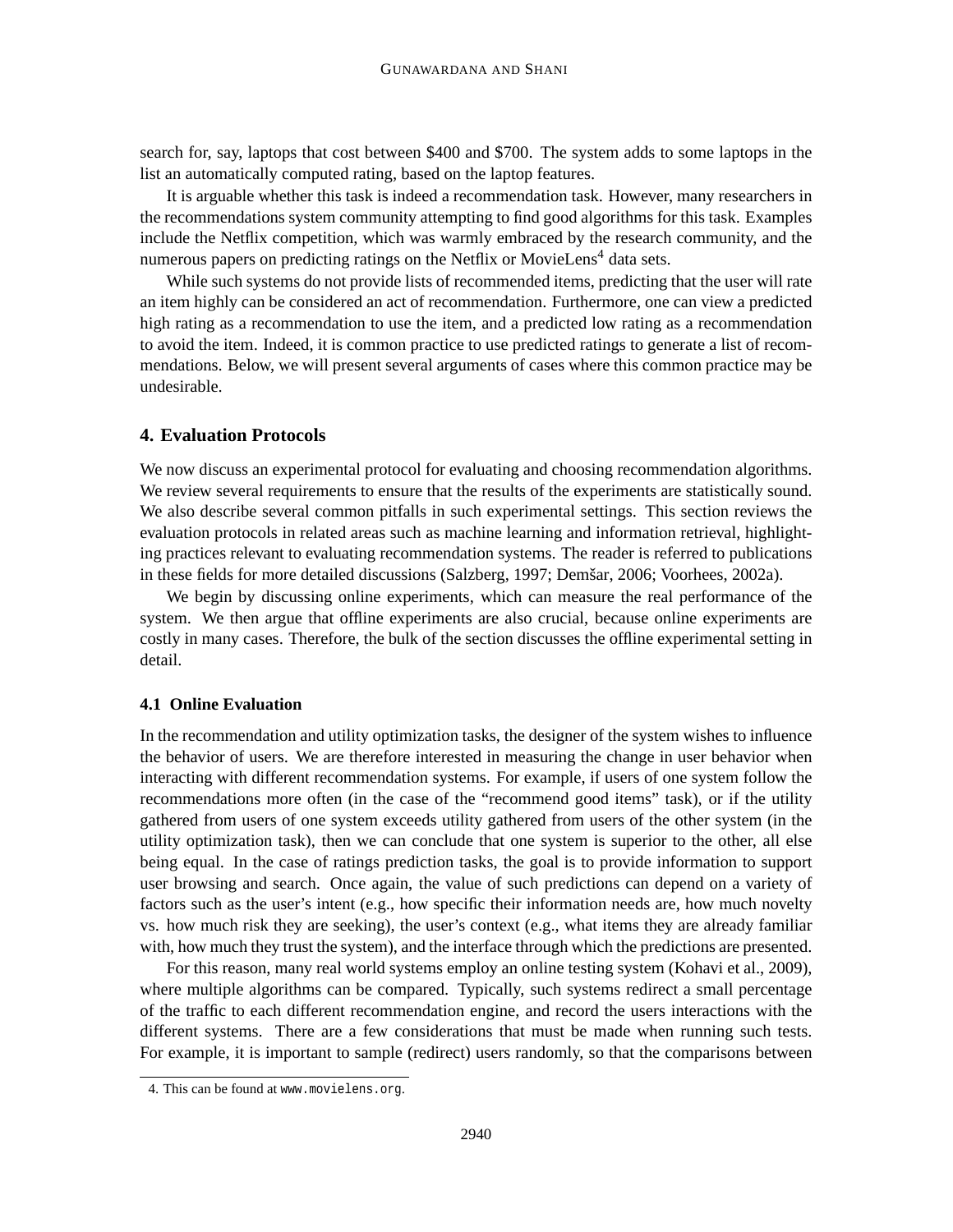alternatives are fair. It is also important to single out the different aspects of the recommenders. For example, if we care about algorithmic accuracy, it is important to keep the user interface fixed. On the other hand, if we wish to focus on a better user interface, it is best to keep the underlying algorithm fixed.

However, in a multitude of cases, such experiments are very costly, since creating online testing systems may require much effort. Furthermore, we would like to evaluate our algorithms before presenting their results to the users, in order to avoid a negative user experience for the test users. For example, a test system that provides irrelevant recommendations, may discourage the test users from using the real system ever again. Finally, designers that wish to add a recommendation system to their application before its deployment do not have an opportunity to run such tests.

For these reasons, it is important to be able to evaluate the performance of algorithms in an offline setting, assuming that the results of these offline tests correlate well with the online behavior of users.

## **4.2 Offline Experimental Setup**

As described above, the goal of the offline evaluation is to filter algorithms so that only the most promising need undergo expensive online tests. Thus, the data used for the offline evaluation should match as closely as possible the data the designer expects the recommender system to face when deployed online. Care must be exercised to ensure that there is no bias in the distributions of users, items and ratings selected. For example, in cases where data from an existing system (perhaps a system without a recommender) is available, the experimenter may be tempted to pre-filter the data by excluding items or users with low counts, in order to reduce the costs of experimentation. In doing so, the experimenter should be mindful that this involves a trade-off, since this introduces a systematic bias in the data. If necessary, randomly sampling users and items may be a preferable method for reducing data, although this can also introduce other biases into the experiment (e.g., this could tend to favor algorithms that work better with more sparse data).

In order to evaluate algorithms offline, it is necessary to simulate the online process where the system makes predictions or recommendations, and the user corrects the predictions or uses the recommendations. This is usually done by recording historical user data, and then hiding some of these interactions in order to simulate the knowledge of how a user will rate an item, or which recommendations a user will act upon.

There are a number of ways to choose the ratings/selected items to be hidden. Once again, it is preferable that this choice be done in a manner that simulates the target application as closely as possible. We discuss these concerns explicitly for the case of selecting used items for hiding in the evaluation of recommendation tasks, and note that the same considerations apply when selecting ratings to hide for evaluation of ratings prediction tasks.

Our goal is to simulate sets of past user selections that are representative of what the system will face when deployed. Ideally, if we have access to time-stamps for user selections, we can randomly sample test users, randomly sample a time just prior to a user action, hide all selections (of all users) after that instant, and then attempt to recommend items to that user. This protocol requires changing the set of given information prior to each recommendation, which can be computationally quite expensive. A cheaper alternative is to sample a set of test users, then sample a single test time, and hide all items after the sampled test time for each test user. This simulates a situation where the recommender system is "trained" as of the test time, and then makes recommendations without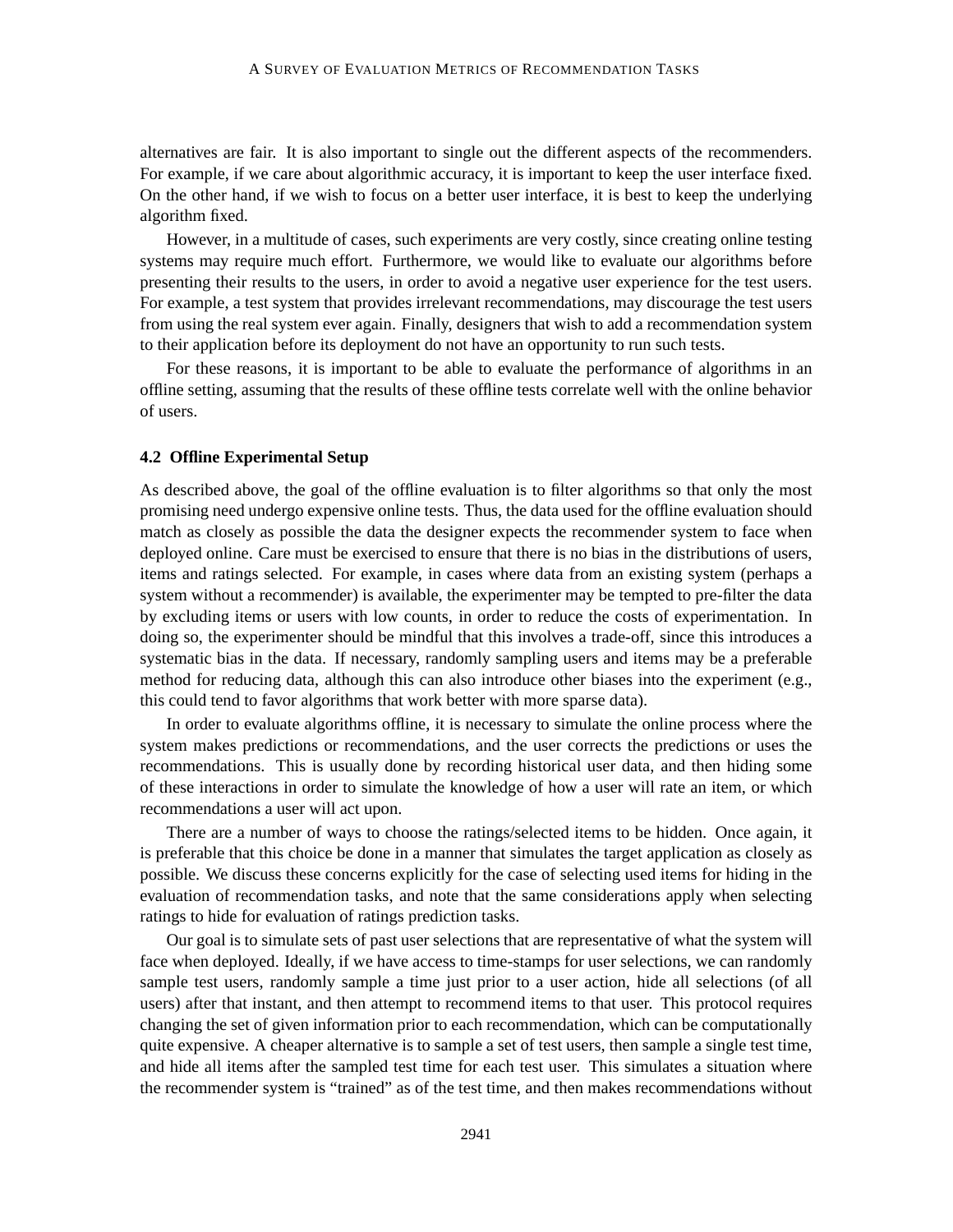taking into account any new data that arrives after the test time. Another alternative is to sample a test time for each test user, and hide the test user's items after that time, without maintaining time consistency across users. This effectively assumes that it is the sequence in which items are selected, and not the absolute times when they are selected that is important. A final alternative is to ignore time; We sample a set of test users, then sample the number  $n_a$  of items to hide for each user  $a$ , then sample  $n_a$  items to hide. This assumes that the temporal aspects of user selections are unimportant. All three of the latter alternatives partition the data into a single training set and single test set. It is important to select an alternative that is most appropriate for the domain and task of interest, rather than the most convenient one.

A common protocol used in many research papers is to use a fixed number of known items or a fixed number of hidden items per test user (so called "given *n*" or "all but *n*" protocols). This protocol is useful for diagnosing algorithms and identifying in which cases they work best. However, when we wish to make decisions on the algorithm that we will use in our application, we must ask ourselves whether we are truly interested in presenting recommendations for users who have rated exactly *n* items, or are expected to rate exactly *n* items more. If that is not the case, then results computed using these protocol have biases that make them difficult to use in predicting the outcome of using the algorithms online.

The evaluation protocol we suggest above generates a test set (Duda and Hart, 1973) which is used to obtain held-out estimates for algorithm performance, using performance measures which we discuss below. Another popular alternative is to use cross-validation (Stone, 1974), where the data is divided into a number of partitions, and each partition in turn is used as a test set. The advantages of the cross-validation approach are to allow the use of more data in ranking algorithms, and to take into account the effect of training set variation. In the case of recommender systems, the held-out approach usually yields enough data to make reliable decisions. Furthermore, in real systems, the problem of variation in training data is avoided by evaluating systems trained on the historical data specific to the task at hand. In addition, there is a risk that since the results on the different data partitions are not independent of each other, pooling the results across partitions for ranking algorithms can lead to statistically unjustified decisions (Bengio and Grandvalet, 2004).

#### **4.3 Making Reliable Choices**

When choosing between algorithms, it is important that we can be confidant that the algorithm that we choose will also be a good choice for the yet unseen data the system will be faced with in the future. As we explain above, we should exercise caution in choosing the data so that it would be most similar to the online application. Still, there is a possibility that the algorithm that performed best on this test set did so because the test set was fortuitously suitable for that algorithm. To reduce the possibility of such statistical mishaps, we must perform significance testing on the results.

Typically we compute a significance level or *p*-value—the probability that the obtained results were due to luck. Generally, we will reject the null hypothesis that algorithm *A* is no better than algorithm *B* if the *p*-value is above 0.05 (or below 95% confidence). That is, if the probability that the observed ranking is achieved by chance exceeds 0.05. More stringent significance levels (e.g., 0.01 or even lower) can be used in cases where the cost of making the wrong choice is higher.

In order to perform a significance test that algorithm *A* is indeed better than algorithm *B*, we require the results of several independent experiments comparing *A* and *B*. The protocol we have chosen in generating our test data ensures that we will have this set of results. Assuming that test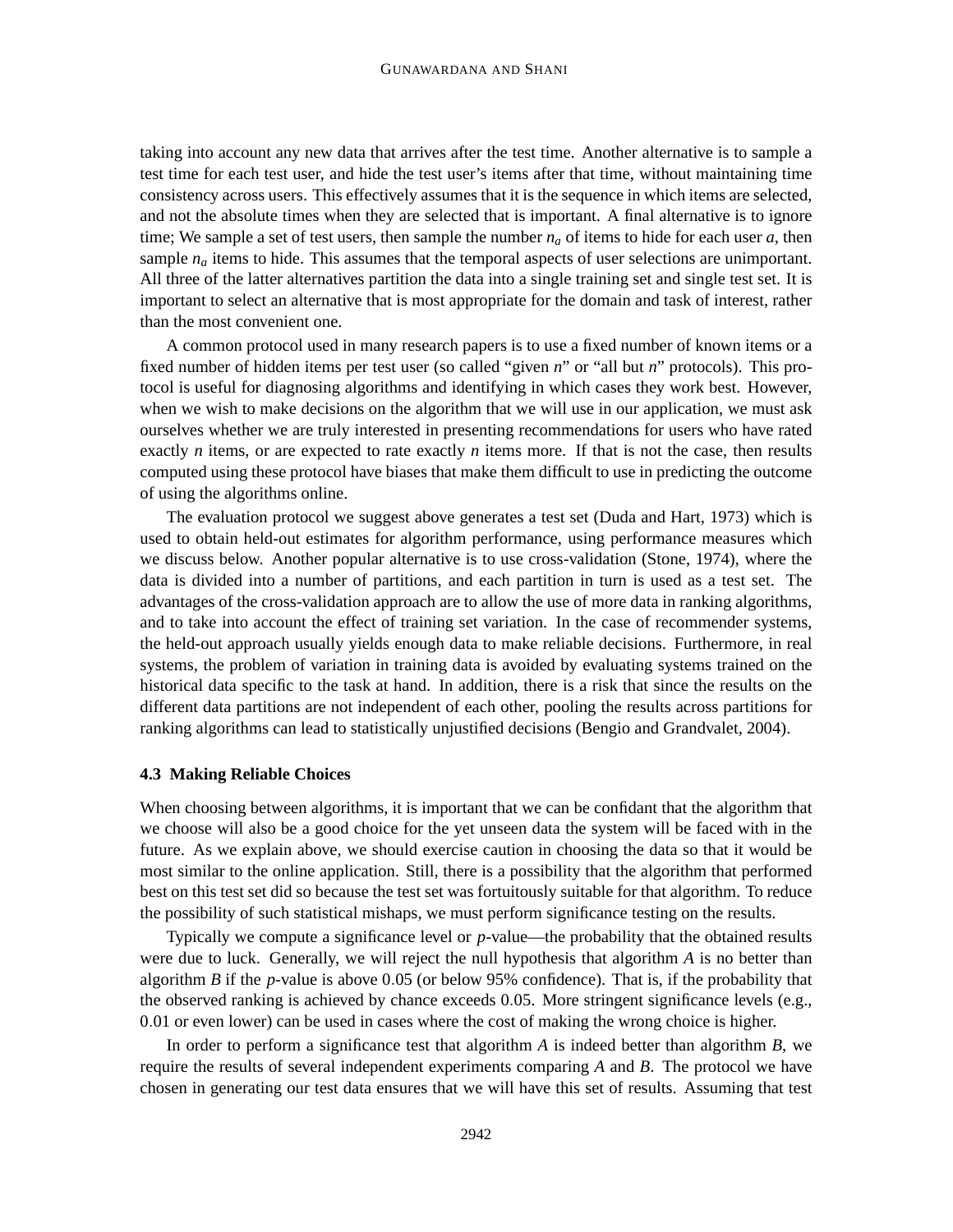users are drawn independently from some population, the performance measures of the algorithms for each test user give us the independent comparisons we need. However, when recommendations or predictions of multiple items are made to the same user, it is unlikely that the resulting per-item performance metrics are independent. Therefore, it is better to compare algorithms on a per-user case. Approaches for use when users have not been sampled independently also exist, and attempt to directly model these dependencies (see, e.g., Larocque et al. 2007). Care should be exercised when using such methods, as it can be difficult to verify that the modeling assumptions that they depend on hold in practice.

Given such paired per-user performance measures for algorithms *A* and *B* the simplest test of significance is the sign test (Demšar, 2006). In this test, we count the number of users for whom algorithm *A* outperforms algorithm *B* (*nA*) and the number of users for whom algorithm *B* outperforms algorithm *A* ( $n<sub>B</sub>$ ). The probability that *A* is not truly better than *B* is estimated as the probability of at least  $n_A$  out of  $n_A + n_B$  0.5-probability Binomial trials succeeding (that is,  $n_A$  out of  $n_A + n_B$  fair coin-flips coming up "heads").

$$
pr(successes \geq n_A|A=B) = 0.5^{n_A+n_B} \sum_{k=n_A}^{n_a+n_B} \frac{(n_A+n_B)!}{k!(n_i+n_B-k)!}.
$$

The sign test is an attractive choice due to its simplicity, and lack of assumptions over the distribution of cases. Still this test may lead to mislabeling of significant results as insignificant when the number of test points is small. In these cases, the more sophisticated Wilcoxon signed rank test can be used (Demšar, 2006). As mentioned in Section 4.2, cross-validation can be used to increase the amount of data, and thus the significance of results, but in this case the results obtained on the cross-validated test sets are no longer independent, and care must be exercised to ensure that our decisions account for this (Bengio and Grandvalet, 2004). Also, model-based approaches (e.g., Goutte and Gaussier, 2005) may be useful when the amount of data is small, but once again, care must be exercised to ensure that the model assumptions are reasonable for the application at hand.

Another important consideration is the effect of evaluating multiple versions of algorithms. For example, an experimenter might try out several variants of a novel recommender algorithm and compare them to a baseline algorithm until they find one that passes a sign test at the  $p = 0.05$  level and therefore infer that their algorithm improves upon the baseline with 95% confidence. However, this is not a valid inference. Suppose the experimenter evaluated ten different variants all of which are statistically the same as the baseline. If the probability that any one of these trials passes the sign test mistakenly is  $p = 0.05$ , the probability that at least one of the ten trials passes the sign test mistakenly is  $1 - (1 - 0.05)^{20} = 0.40$ . This risk is colloquially known as "tuning to the test set" and can be avoided by separating the test set users into two groups—a development (or tuning) set, and an evaluation set. The choice of algorithm is done based on the development test, and the validity of the choice is measured by running a significance test on the evaluation set.

A similar concern exists when ranking a number of algorithms, but is more difficult to circumvent. Suppose the best of  $N+1$  algorithms is chosen on the development test set. We can have a confidence  $1 - p$  that the chosen algorithm is indeed the best, if it outperforms the *N* other algorithms on the evaluation set with significance  $1 - (1 - p)^{1/N}$ . This is known as the Bonferroni correction, and should be used when pair-wise significant tests are used multiple times. Alternatively, the Friedman test for ranking can be used (Demšar, 2006).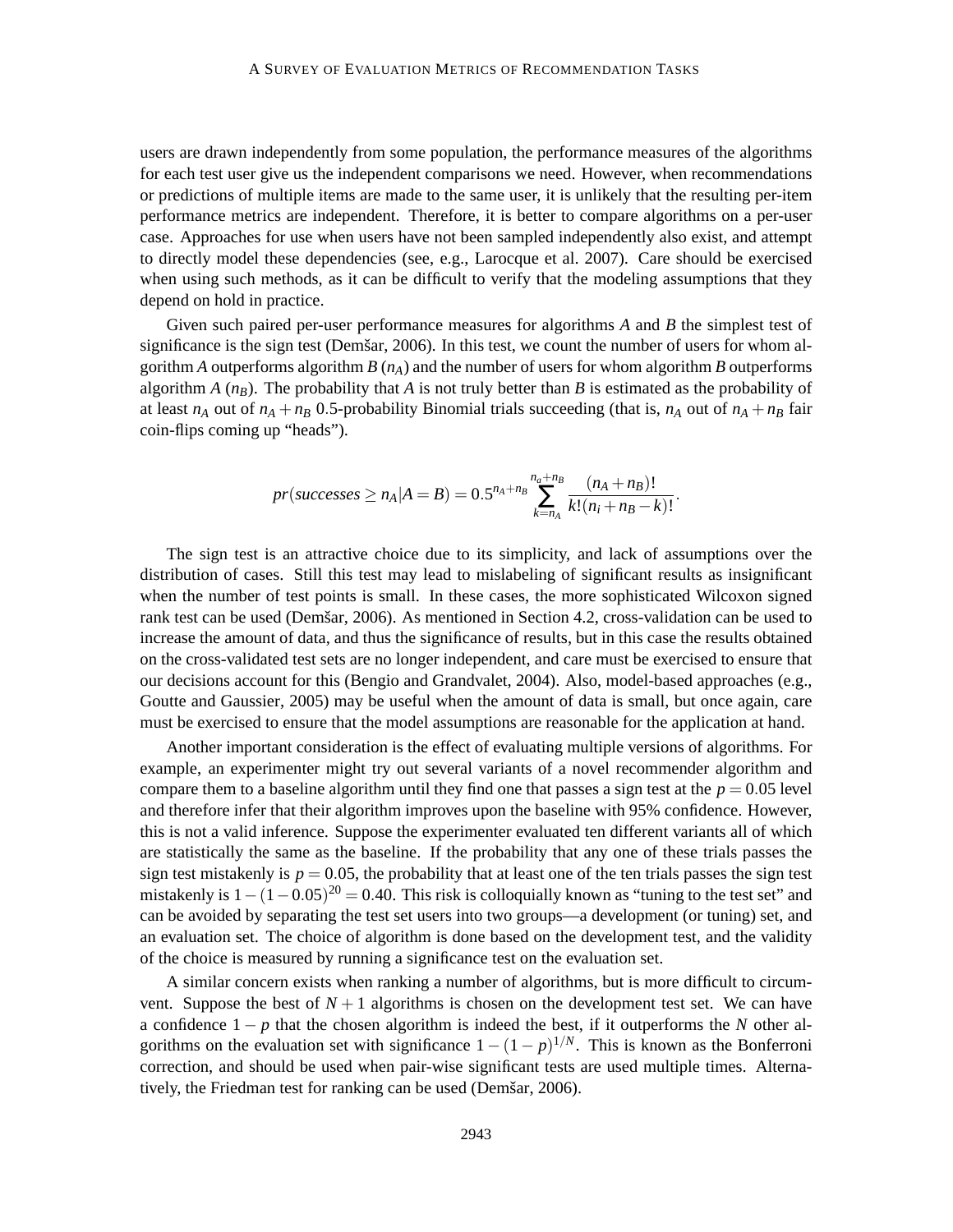## **5. Evaluating Tasks**

An application designer that wishes to employ a recommendation system typically knows the purpose of the system, and can map it into one of the tasks defined above—recommendation, utility optimization, and ratings prediction. Given such a mapping, the designer must now decide which evaluation metric to use in order to rank a set of candidate recommendation algorithms. It is important that the metric match the task, to avoid an inappropriate ranking of the candidates.

Below we provide an overview of a large number of evaluation metrics that have been suggested in the recommendation systems literature. For each such metric we identify its important properties and explain why is it most appropriate for the given task. For each task we also explain a possible evaluation scenario that can be used to evaluate the various algorithms.

#### **5.1 Predicting Ratings**

In this task, the system must provide a set of predicted ratings, and is evaluated on the accuracy of these predictions. This is the most common scenario in the evaluation of regression and classification algorithms in the machine learning and statistics literature (Duda and Hart, 1973; Stone, 1974; Bengio and Grandvalet, 2004). Many evaluation metrics that originated in that literature have been applied here.

Most notably, the Root of the Mean Square Error (RMSE) is a popular method for scoring an algorithm. If  $p_{i,j}$  is the predicted rating for user *i* over item *j*, and  $v_{i,j}$  is the true rating, and  $K = \{(i, j)\}\$ is the set of hidden user-item ratings then the RMSE is defined as:

$$
\sqrt{\frac{\sum_{(i,j)\in K}(p_{i,j}-v_{i,j})^2}{n}}.
$$

Other variants of this family are the Mean Square Error (which is equivalent to RMSE) and Mean Average Error (MAE), and Normalized Mean Average Error (NMAE) (Herlocker et al., 2004). RMSE tends to penalize larger errors more severely than the other metrics, while NMAE normalizes MAE by the range of the ratings for ease of comparing errors across domains.

RMSE is suitable for the prediction task, because it measures inaccuracies on all ratings, either negative or positive. However, it is most suitable for situations where we do not differentiate between errors. For example, in the Netflix rating prediction, it may not be as important to properly predict the difference between 1 and 2 stars as between 2 and 3 stars. If the system predicts 2 instead of the true 1 rating, it is unlikely that the user will perceive this as a recommendation. However, a predicted rating of 3 may seem like an encouragement to rent the movie, while a prediction of 2 is typically considered negative. It is arguable that the space of ratings is not truly uniform, and that it can be mapped to a uniform space to avoid such phenomena.

#### **5.2 Recommending Good Items**

For the task of recommending items, typically we are only interested in binary ratings, that is, either the item was selected (1) or not (0). Compared to ratings data sets, where users typically rate only a very small number of items, making the data set extremely sparse, binary selection data sets are dense, as each item was either selected or not by the user. An example of such data sets are news story click streams, where we set a value of 1 for each item that was visited, and a value of 0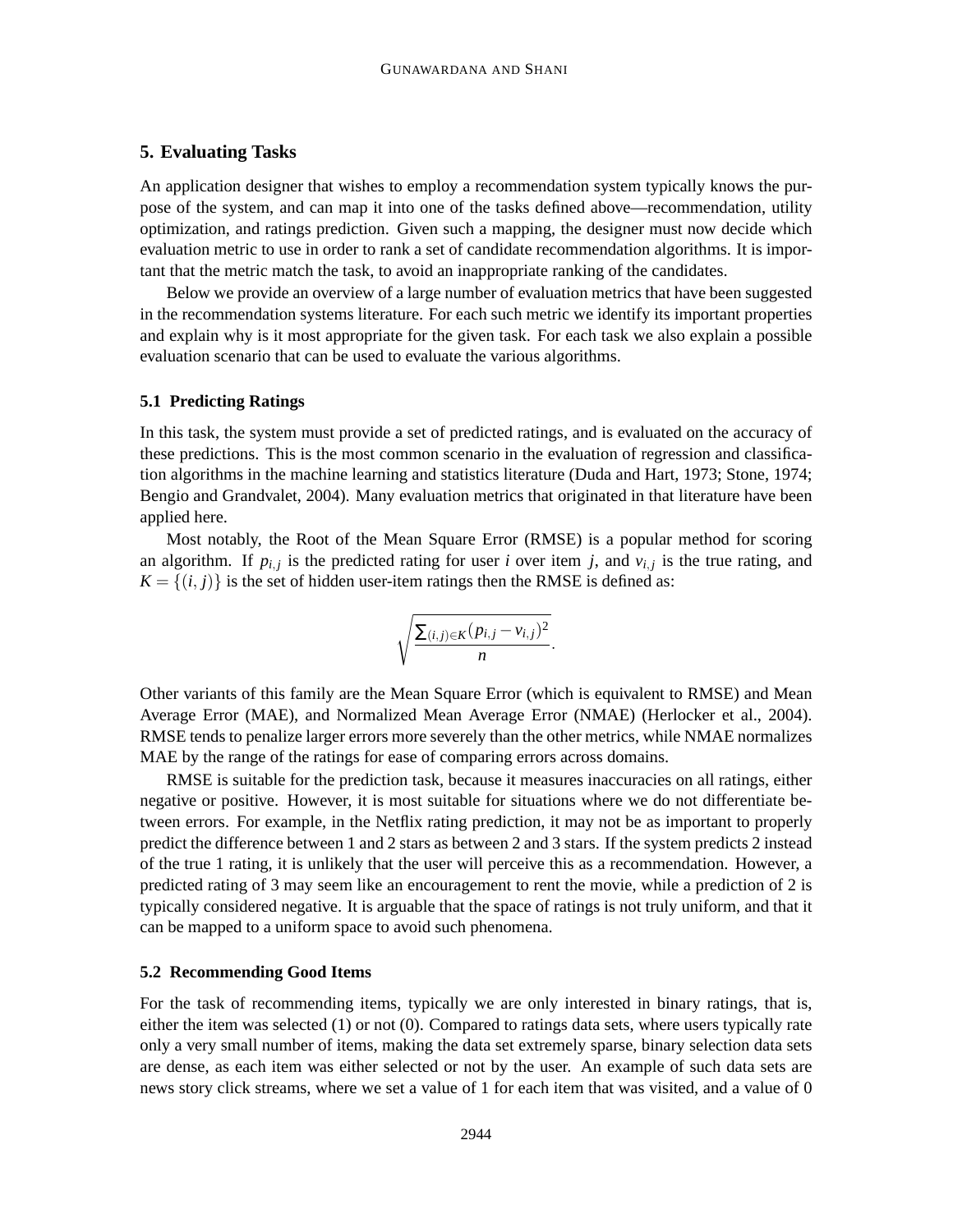|           | Recommended                          | Not recommended     |
|-----------|--------------------------------------|---------------------|
| Preferred | True-Positive (tp)                   | False-Negative (fn) |
|           | Not preferred   False-Positive $(p)$ | True-Negative (tn)  |

Table 1: Classification of the possible result of a recommendation of an item to a user.

elsewhere. The task is to provide, given an existing list of items that were viewed, a list of additional items that the user may want to visit.

As we have explained above, these scenarios are typically not symmetric. We are not equally interested in good and bad items; the task of the system is to suggest good items, not to discourage the use of bad items. We can classify the results of such recommendations using Table 1.

We can now count the number of examples that fall into each cell in the table and compute the following quantities:

$$
\text{Precision} = \frac{\text{#tp}}{\text{#tp} + \text{#fp}},
$$
\n
$$
\text{Recall (True Positive Rate)} = \frac{\text{#tp}}{\text{#tp} + \text{#fn}},
$$
\n
$$
\text{False Positive Rate} (1 - \text{Specificity}) = \frac{\text{#fp}}{\text{#fp} + \text{#tn}}.
$$

Typically we can expect a trade off between these quantities—while allowing longer recommendation lists typically improves recall, it is also likely to reduce the precision. In some applications, where the number of recommendations that are presented to the user is not preordained, it is therefore preferable to evaluate algorithms over a range of recommendation list lengths, rather than using a fixed length. Thus, we can compute curves comparing precision to recall, or true positive rate to false positive rate. Curves of the former type are known simply as precision-recall curves, while those of the latter type are known as a Receiver Operating Characteristic<sup>5</sup> or ROC curves.

While both curves measure the proportion of preferred items that are actually recommended, precision-recall curves emphasize the proportion of recommended items that are preferred while ROC curves emphasize the proportion of items that are not preferred that end up being recommended.

We should select whether to use precision-recall or ROC based on the properties of the domain and the goal of the application; suppose, for example, that an online video rental service recommends DVDs to users. The precision measure describes what proportion of their recommendations were actually suitable for the user. Whether the unsuitable recommendations represent a small or large fraction of the unsuitable DVDs that could have been recommended (that is, the false positive rate) may not be as relevant.

On the other hand, consider a recommender system for an online dating site. Precision describes what proportion of the suggested pairings for a user result in matches. The false positive rate describes what proportion of unsuitable candidates are paired with the active user. Since presenting unsuitable candidates can be especially undesirable in this setting, the false positive rate could be the most important factor.

<sup>5.</sup> A reference to their origins in signal detection theory.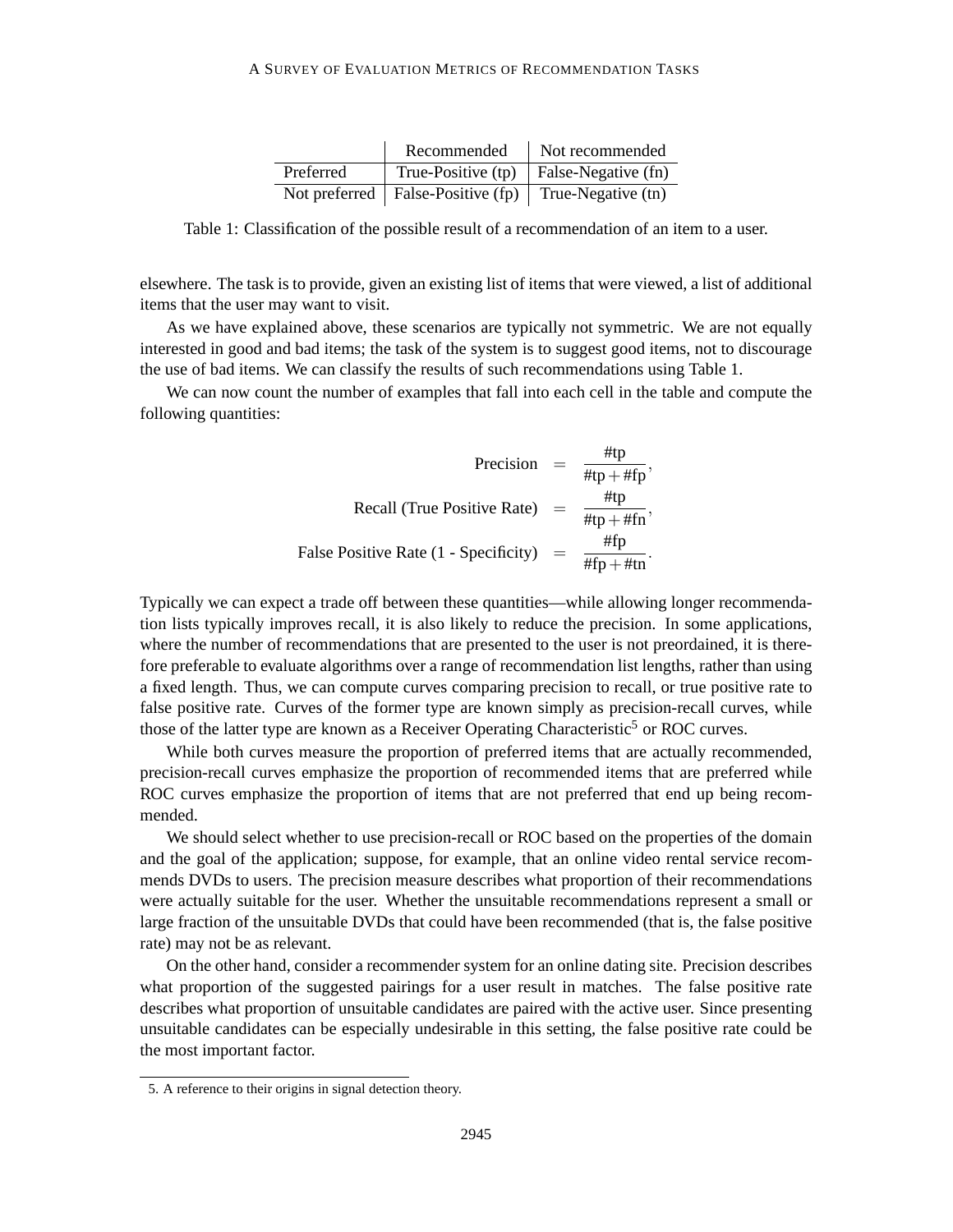Given two algorithms, we can compute a pair of such curves, one for each algorithm. If one curve completely dominates the other curve, the decision about the winning algorithm is easy. However, when the curves intersect, the decision is less obvious, and will depend on the application in question. Knowledge of the application will dictate which region of the curve the decision will be based on. For example, in the "recommend some good items" task it is likely that we will prefer a system with a high precision, while in the "recommend all good items" task, a higher recall rate is more important than precision.

Measures that summarize the precision recall of ROC curve such as F-measure (Rijsbergen, 1979) and the area under the ROC curve (Bamber, 1975) are useful for comparing algorithms independently of application, but when selecting an algorithm for use in a particular task, it is preferable to make the choice based on a measure that reflects the specific needs at hand.

### 5.2.1 PRECISION-RECALL AND ROC FOR MULTIPLE USERS

When evaluating precision-recall or ROC curves for multiple test users, a number of strategies that can be employed in aggregating the results. The simplest is to aggregate the hidden ratings from the test set into a set of user-item pairs, generate a ranked list of user-item pairs by combining the recommendation lists for the test users, and then compute the precision-recall or ROC curve on this aggregated data.

This aggregation process assumes that we have a means of comparing recommendations made to different users in order to combine the recommendation lists into a single ranked list. Computing ROC curves in this manner treats the recommendations of different items to each user as being independent detection or classification tasks, and the resulting curve is termed a global ROC (GROC) curve (Schein et al., 2002).

A second approach is to compute the precision and recall (or true positive rate and false positive rate) at each recommendation list length *N* for each user, and then compute the average precision and recall (or true positive rate and false positive rate) at each *N*(Sarwar et al., 2000). The resulting curves are particularly valuable because they prescribe a value of *N* for each achievable precision and recall (or true positive rate and false positive rate), and conversely, can be used to estimate performance at a given *N*. Thus, this approach is useful in the "recommend some good items" scenario, where one important decision is the length of the recommendation list, by comparing performances along different candidate points along the curves. An ROC curve obtained in this manner is termed a Customer ROC (CROC) curve (Schein et al., 2002).

A third approach is to compute a precision-recall curve (or ROC curve) for each user and then average the resulting curves over users. This is the usual manner in which precision-recall curves are computed in the information retrieval community, and in particular in the influential TREC competitions (Voorhees, 2002b). This method is more relevant in the "recommend all good items" sub-task, if the system provides the user with all available recommendations and the user then scans the list linearly, marking each scanned item as relevant or not. The system can then compute the precision of the items scanned so far, and use the precision recall curve to give the user an estimate of what proportion of the good items have yet to be found.

## **5.3 Optimize Utility**

Estimating the utility of a list of recommendations requires a model of the way users interact with the recommendations. For example, if a movie recommender system presents the DVD cover im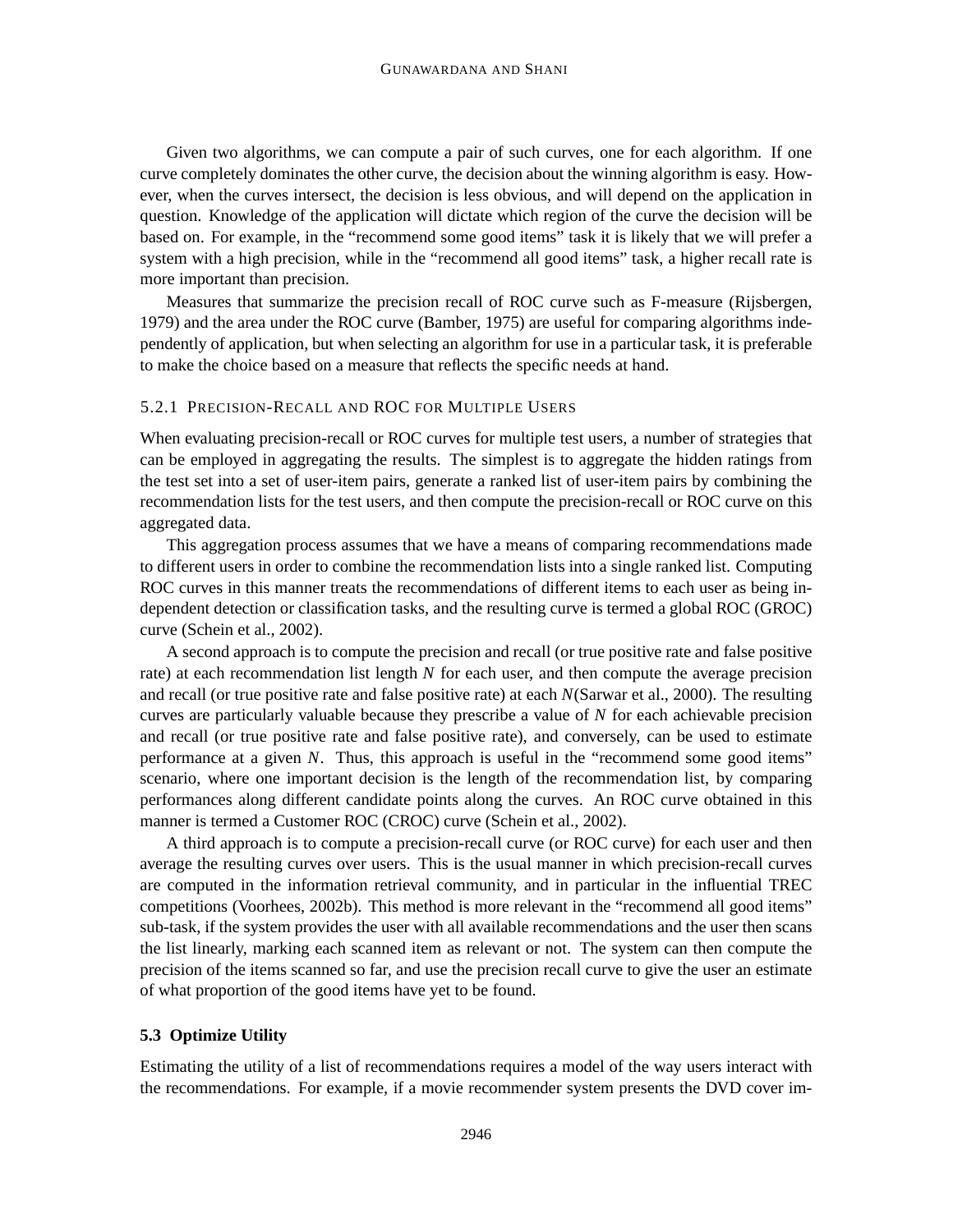ages of the top five recommendations prominently arranged horizontally across the top of the screen, the user will probably observe them all and select the items of interest. However, if all the recommendations are presented in a textual list several pages long, the user will probably scan down the list and abandon their scan at some point. In the first case, utility delivered by the top five recommendations actually selected would be a good estimate of expected utility, while in the second case, we would have to model the way users scan lists.

The half-life utility score of Breese et al. (1998) suggested such a model. It postulates that the probability that the user will select a relevant item drops exponentially down the list.

This approach evaluates an unbounded recommendation list, that potentially contains all the items in the catalog. Given such a list we assume that the user looks at items starting from the top. We then assume that an item at position *k* has a probability of  $\frac{1}{2^{(k-1)/(\alpha-1)}}$  of being viewed, where  $\alpha$ is a half life parameter, specifying the location of the item in the list with 0.5 probability of being viewed.

In the binary case of the recommendation task the half-life utility score is computed by:

$$
R_a = \sum_j \frac{1}{2^{(idx(j)-1)/(\alpha-1)}},
$$
  
\n
$$
R = \frac{\sum_a R_a}{\sum_a R_a^{max}},
$$

where the summation in the first equation is over the preferred items only,  $idx(j)$  is the index of item *j* in the recommendation list, and  $R_a^{max}$  is the score of the best possible list of recommendations for user *a*.

More generally, we can plug any utility function  $u(a, j)$  that assigns a value to a user item pair into the half-life utility score, obtaining the following formula:

$$
R_a = \sum_j \frac{u(a,j)}{2^{(idx(j)-1)/(\alpha-1)}}.
$$

Now,  $R_n^{max}$  is the score for the list of the recommendation where all the observed items are ordered by decreasing utility. In applications where the probability that a user will select the *idx*th item if it is relevant is known, a further generalization would be to use these known probabilities instead of the exponential decay.

#### **5.4 Fixed Recommendations Lists**

When users add movies to their queues in Netflix, the system presents a list of 10 movies that they may like. However, when users choose to see recommendations (by clicking "movies that you will love") the system presents all the possible recommendations. If there are too many recommended movies to fit a single page, the system allows the user to move to the next page of recommendations.

These two different usage scenarios illustrate a fundamental difference between recommendation applications—in the first, the system is allowed to show a small, fixed number of recommendations. In the second, the system provides as many recommendations as it can. Even though the two cases match a single task—the "recommend good items" task—there are several important distinctions that arise. It is important to evaluate the two cases properly.

When the system is required to present a list with a small, fixed size, that is known *a priori*, methods that present curves (precision-recall), or methods that evaluate the entire list (half-life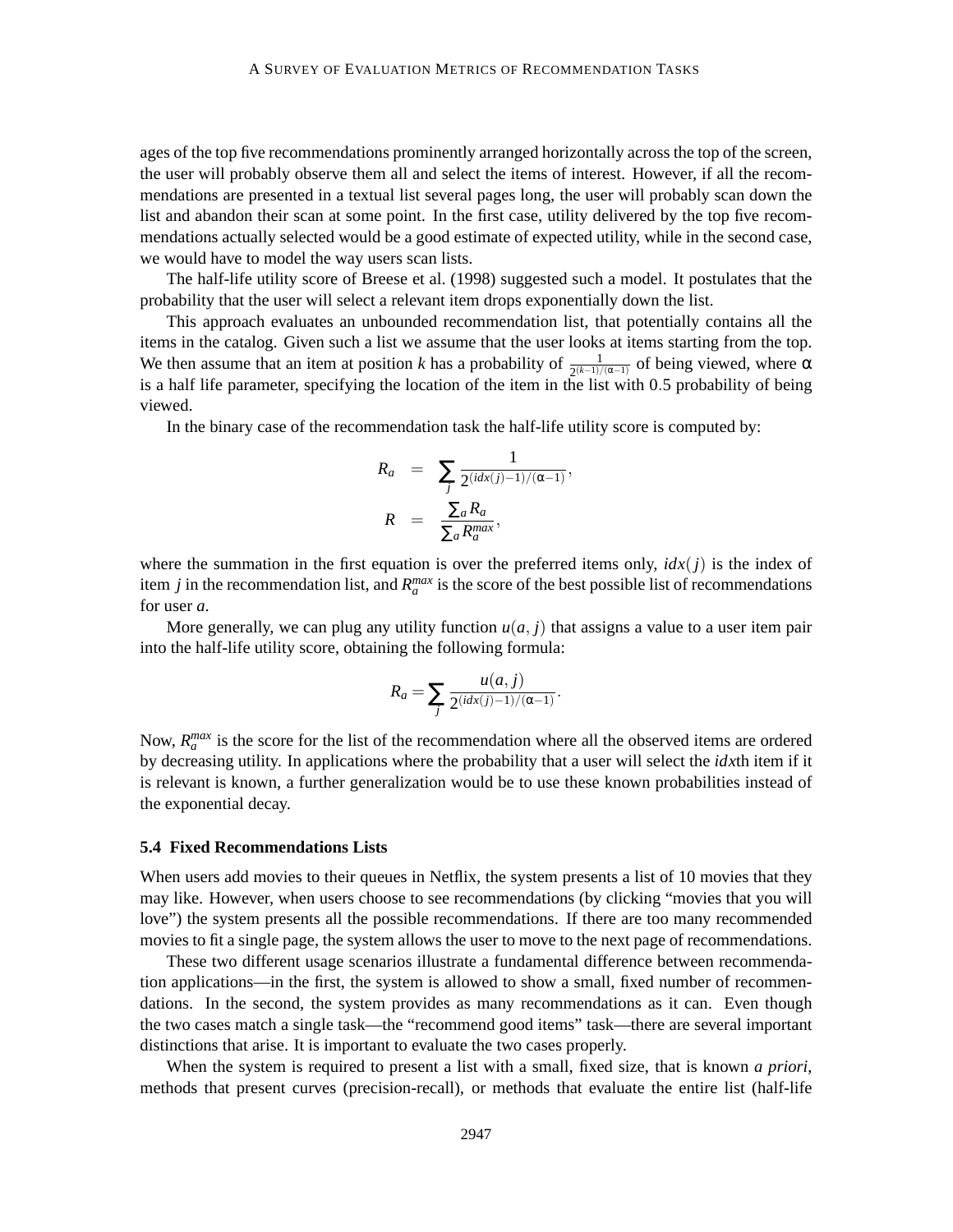utility score), become less appropriate. For example, a system may get a relatively high half-life utility score, only due to items that fall outside the fixed list, while another system that selects all the items in the list correctly, and uninteresting items elsewhere, might get a lower score. Precisionrecall curves are typically used to help us select the proper list length, where the precision and recall reach desirable values.

Another important difference, is that for a small list, the order of items in the list is less important, as we can assume that the user looks at all the items in the list. Moreover, may of these lists are presented in a horizontal direction, which also reduces the importance of properly ordering the items.

In these cases, therefore, a more appropriate way to evaluate the recommendation system should focus on the first *N* movies only. In the "recommend good items" task this can be done, for example, by measuring the precision at *N*—the number of items that are interesting out of the recommended *N* items. In the "optimize utility" task, we can do so by measuring the aggregated utility (e.g., sum of utility) of the items that are indeed interesting within the *N* recommendations.

A final case is when we have unlimited recommendation lists in the "recommend good items" scenario, and we wish to evaluate the entire list. In this case, one can use the half-life utility score with a binary utility of 1 when the (hidden) item was indeed selected by the user, and 0 otherwise. In that case, the half-life utility score prefers a recommender system that places interesting items closer to the head of the list, but provides an evaluation for the entire list in a single score.

## **6. Empirical Evaluation**

In some cases, two metrics may provide a different ranking of two algorithms. When one metric is more appropriate for the task at hand, using the other metric may result in selecting the wrong algorithm. Therefore, it is important to choose the appropriate evaluation metric for the task at hand.

In this section we provide some empirical examples of the phenomenon we describe above, that is, where different metrics rank algorithms differently. Below, we present examples where algorithms are ranked differently by two metrics, one of which is more appropriate for the task of interest.

## **6.1 Data Sets**

We selected publicly available data sets which were naturally suited to the different recommendation tasks we have described above. We begin by describing the properties of each data set we used.

### 6.1.1 PREDICTION TASK

For the prediction task we selected two data sets that contained ratings over items—the Netflix data set and the BookCrossing data set. In both cases, the prediction task is quite natural. Users of both systems may want to browse the collection of movies or books, and we would want to offer these users an estimated rating for the presented items.

Netflix: In 2004, the online movie rental company Netflix<sup>6</sup> announced a competition for improving its recommendation system. For the purpose of the competition, Netflix has released a data set containing 480,000 users ratings over 17,700 movies. Ratings are between 1 and 5 stars for each movie. The data set is very sparse—users mostly rated a small fraction of the available movies. In

<sup>6.</sup> This can be found at www.netflix.com.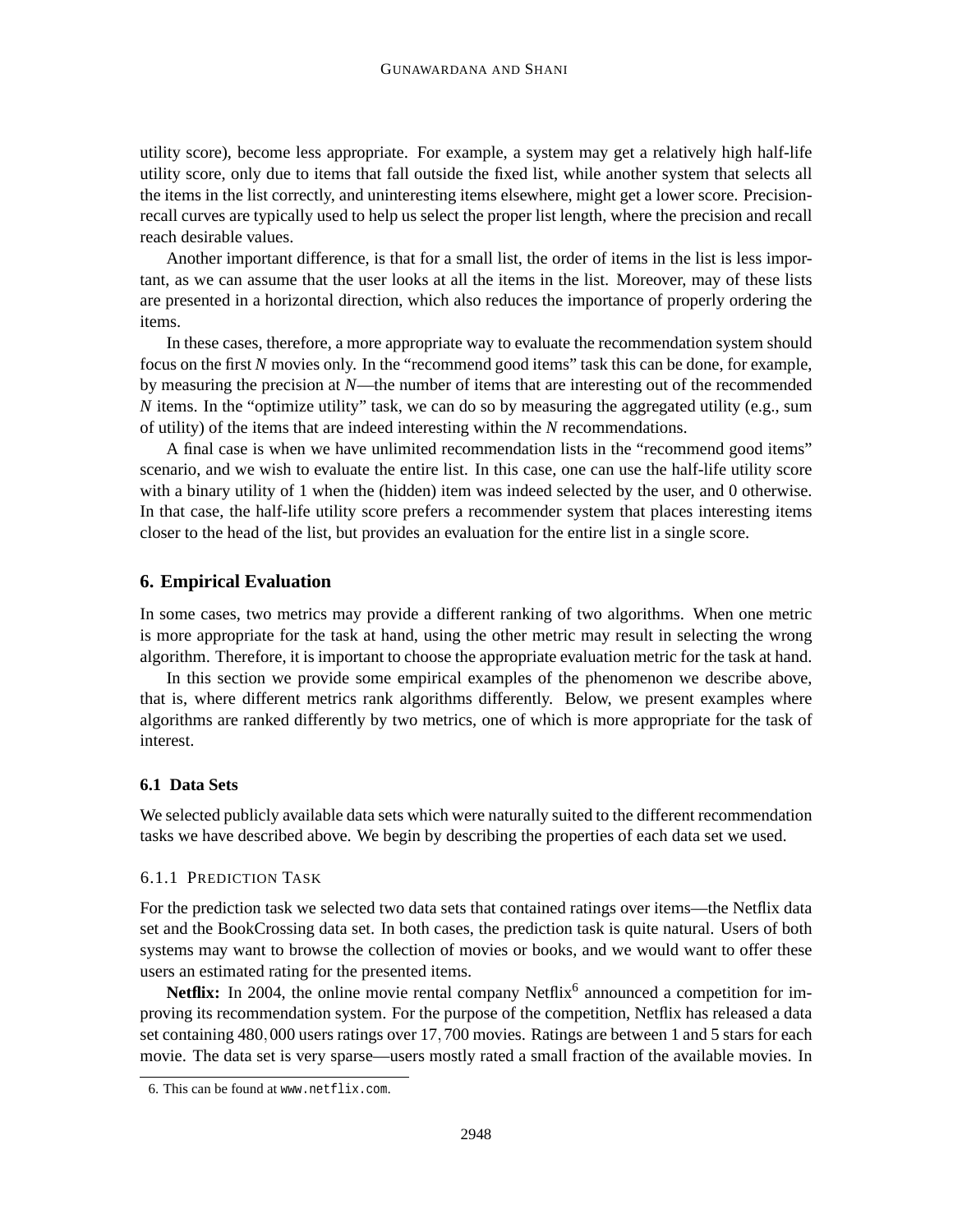our experiments, as we are working with simple algorithms, we have reduced the data set to users who rated more than 100 movies, leaving us with 21,179 users, 17,415 movies, and 117 ratings per user on average. Thus, our results are not comparable to results published in the online competition scoreboard.

BookCrossing: The BookCrossing website<sup>7</sup> allows a community of book readers to share their interests in books, and to review and discuss books. Within that system users can provide ratings on the scale of 1 to 10 stars. The specific data set that we used was collected by a 4 week crawl during August and September 2004 (Ziegler et al., 2005). The data set contains 105,283 users and 340,556 books (we used just the subset containing explicit ratings). Average ratings for a user is 10. This data set is even more sparse than the Netflix data set that we used, as there are more items and less ratings per user.

Both data sets share some common properties. First, people watch many movies and read many books, compared with other domains. For example, most people experience with only a handful of laptop computers, and so cannot form an opinion on most laptops. Ratings are also skewed towards positive ratings in both cases, as people are likely to watch movies that they think they will like, and even more so in the case of books, which require a heavier investment of time.

There are also some distinctions between the data sets. Some people feel compelled to share their opinion about books and movies, without asking for a compensation. However, in the Netflix domain, providing ratings makes it easier to navigate the system and rent movies. Therefore, all users of Netflix have an incentive for providing ratings, while only people who like to share their views of books use the BookCrossing system. We can therefore expect that the ratings of the BookCrossing are less representative of the general population of book readers, than the ratings of Netflix user from the general population of DVD renters.

#### 6.1.2 RECOMMENDATION TASK

One instance of the "recommend good items" task is the case where, given a set of items that the user has used (bought, viewed), we wish to recommend a set of items that are likely to be used. Typically, data sets of usage are binary—an item was either used or wasn't used by the user, and the data set is not sparse, because every item is either used or not used by every user. We used here a data set of purchases from supermarket retailer, and a stream of articles that were viewed in a news website.

**Belgian retailer:** This data set was collected from an anonymous Belgian retail supermarket store, collected over approximately 5 months, in three non-consecutive periods during 1999 and 2000. The data set is divided into baskets, and we cannot detect return users. There are 88,162 baskets, 16,470 distinct items, and 10 items in an average basket. We do not have access for item prices or profits, so we cannot optimize the retailer revenue. Therefore the task is to recommend more items that the user may want to add to the basket.

**News click stream:** This is a log of click-stream data of an Hungarian online news portal (Bodon, 2003). The data contains 990,002 sessions, 41,270 news stories, and an average of 8 stories for session. The task is, given the news items that a user has read so far, recommend more news items that the user will likely read.

<sup>7.</sup> This can be found at www.bookcrossing.com.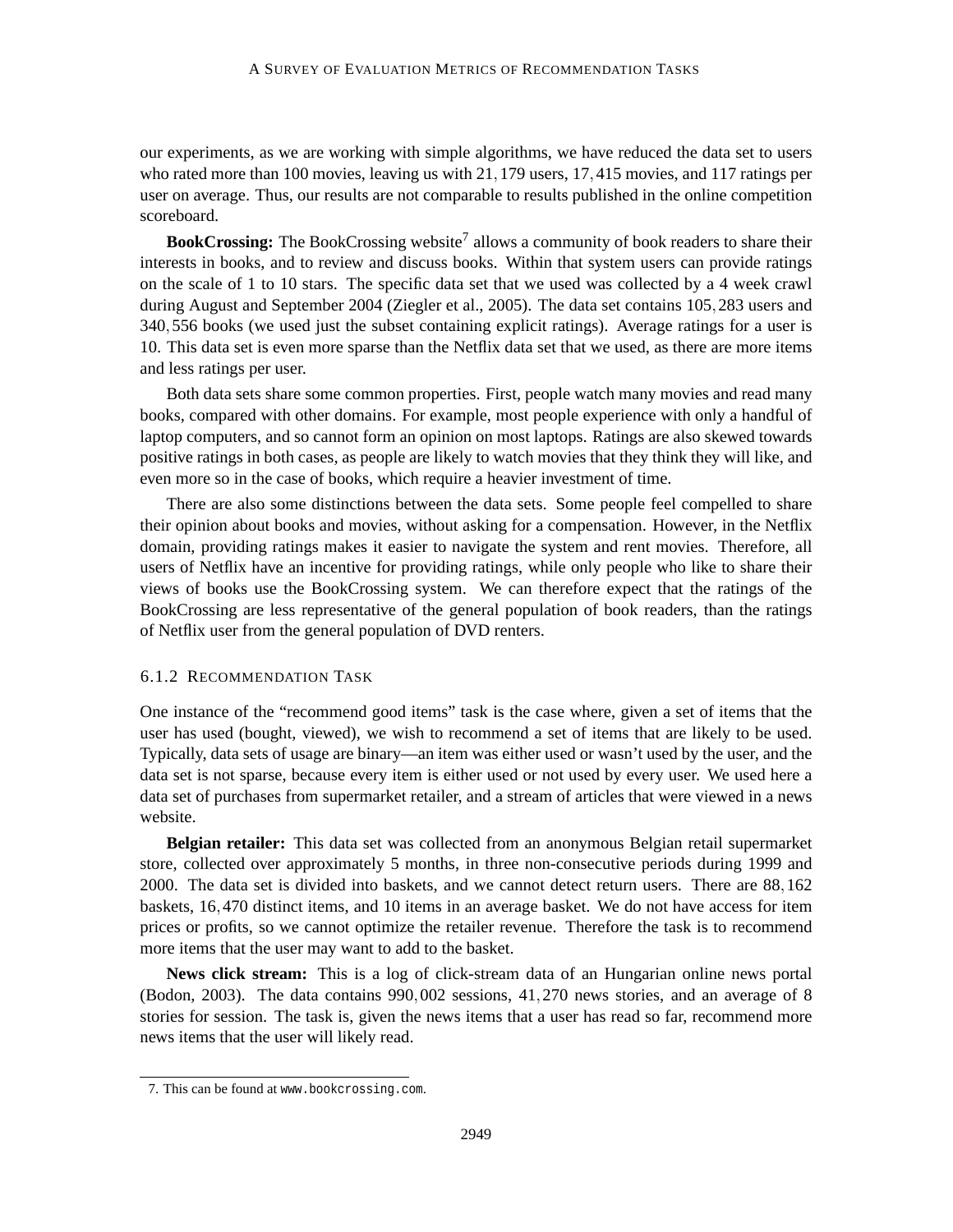## 6.1.3 OPTIMIZING UTILITY TASK

**Ta-Feng supermarket:** A natural example for an application where optimizing utility is important is maximizing the revenues of a retail company. Such companies may provide recommendation for items, hoping that customers following these recommendations will produce higher revenue. In this case, a natural utility function is the revenue (or profit) from the purchase of an item. The Ta-Feng data set (Hsu et al., 2004) contains transaction information collected over 4 months from November, 2000 to February, 2001. There are 32,266 users and 23,812 items, where the average number of items bought by a user is 23. In this task, the utility function is the accumulated profit from selling an item—taking into account both the quantity and the profit per item.

#### **6.2 Recommendation Algorithms**

As the focus of this survey is on the correct evaluation of recommender systems, and not on sophisticated algorithms for computing recommendation lists, we limit ourselves to a set of very simple collaborative filtering algorithms. We do this because collaborative filtering is by far the most popular recommendation approach, and because we do not believe that it is appropriate to select the evaluation metric based on the recommendation approach (e.g., collaborative filtering vs. content based).

Moreover, we carefully selected algorithms that are better suited for different tasks, so that we could demonstrate that inappropriate choice of evaluation metric can lead to a bad choice of algorithm. As the algorithms that we choose are computationally intensive, we reduced the size of the data set in some cases, in order to reduce the computation time. This should not be done if it was important to realistically simulate the online case. Below, we present the different algorithms and our prior assumptions about their properties.

## 6.2.1 PEARSON CORRELATION

Typically, the input for a prediction task is a data set consisting of the ratings provided by *n* users for *m* items, where  $v_{i,j}$  is the rating of user *i* for item *j*. Given such a data set, the simplest collaborative filtering method computes the similarity of the active user  $a$  to all other users  $i$  in the data set, resulting in a score  $w(a, i)$ . Then, the predicted rating  $p_{a,i}$  for *a* over item *j* can be computed by:

$$
p_{a,j} = \bar{v}_a + \kappa \sum_{i=1}^n w(a,i)(v_{i,j} - \bar{v}_i).
$$
 (1)

Perhaps the most popular method for computing the weights  $w(a, i)$  is by using the Pearson correlation coefficient (Resnick and Varian, 1997):

$$
w(a,i) = \frac{\sum_j (v_{a,j} - \bar{v}_a)(v_{i,j} - \bar{v}_i)}{\sqrt{\sum_j (v_{a,j} - \bar{v}_a)^2 \sum_j (v_{i,j} - \bar{v}_i)^2}}
$$

where the summations are only over the items that both *a* and *i* have rated. To reduce the computational overhead, we use in Equation 1 a neighborhood of size *N*.

This method is specifically designed for the prediction task, as it computes only a predicted score for each item of interest. However, in many cases people used this method for the recommendation task. This is typically done by predicting the scores for all possible items, and then ordering the items by decreasing predicted scores.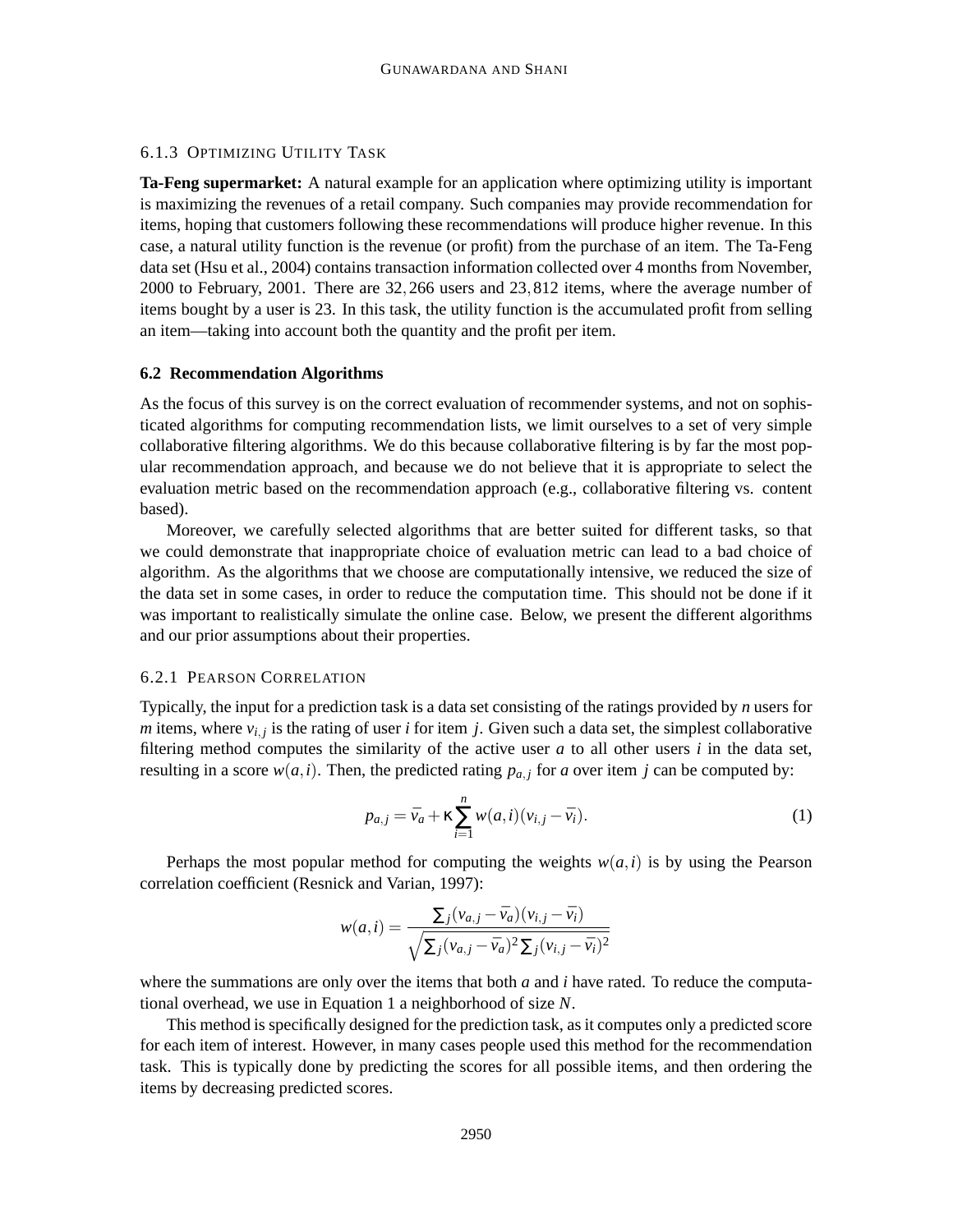This popular usage may not be appropriate. For example, in the movie domain people may associate ratings with quality, as opposed to enjoyment, which is dependent on external factors such as mood, time of day, and so forth. As such, 5 stars movies may be complicated, requiring a substantial effort from the viewer. Thus, a user may rent many light effortless romantic comedies, which may only get a score of 3 stars, and only a few 5 star movies. While it is difficult to measure this effect without owning a rental store, we computed the average number of ratings for movies with different average rating (Figure 6.2.1). This figure may suggest that movies with higher ratings are not always watched more often than movies with lower ratings. If our assumption is true, a system that recommends items to add to the rental queue by order of decreasing predicted rating, may not do as well as a system that predicts the probability of adding a movie to the queue directly.



Figure 1: Computing the average number of ratings (popularity) of movies binned given their average ratings.

## 6.2.2 COSINE SIMILARITY

A second popular collaborative filtering method is the vector similarity metric (Salton, 1971) that measures the cosine angle formed by the two ratings vectors:

$$
w(a,i) = \sum_{j \in I_{a,i}} \frac{v_{a,j}}{\sqrt{\sum k \in I_a v_{a,k}^2}} \frac{v_{i,j}}{\sqrt{\sum k \in I_i v_{i,k}^2}}.
$$

When computing the cosine similarity, only positive ratings have a role, and negative ratings are discarded. Thus,  $I_i$  is the set of items that user *i* has rated positively and  $I_{a,i}$  is the set of items that both users rated positively. Also, the predicted score for a user is computed by:

$$
p_{a,j} = \kappa \sum_{i=1}^n w(a,i) v_{i,j}.
$$

In the case of binary data sets, such as the usage data sets that we selected for the recommendation task, the vector similarity method becomes:

$$
w(a,i) = \frac{|I_{a,i}|}{\sqrt{|I_a|} \cdot \sqrt{|I_i|}}
$$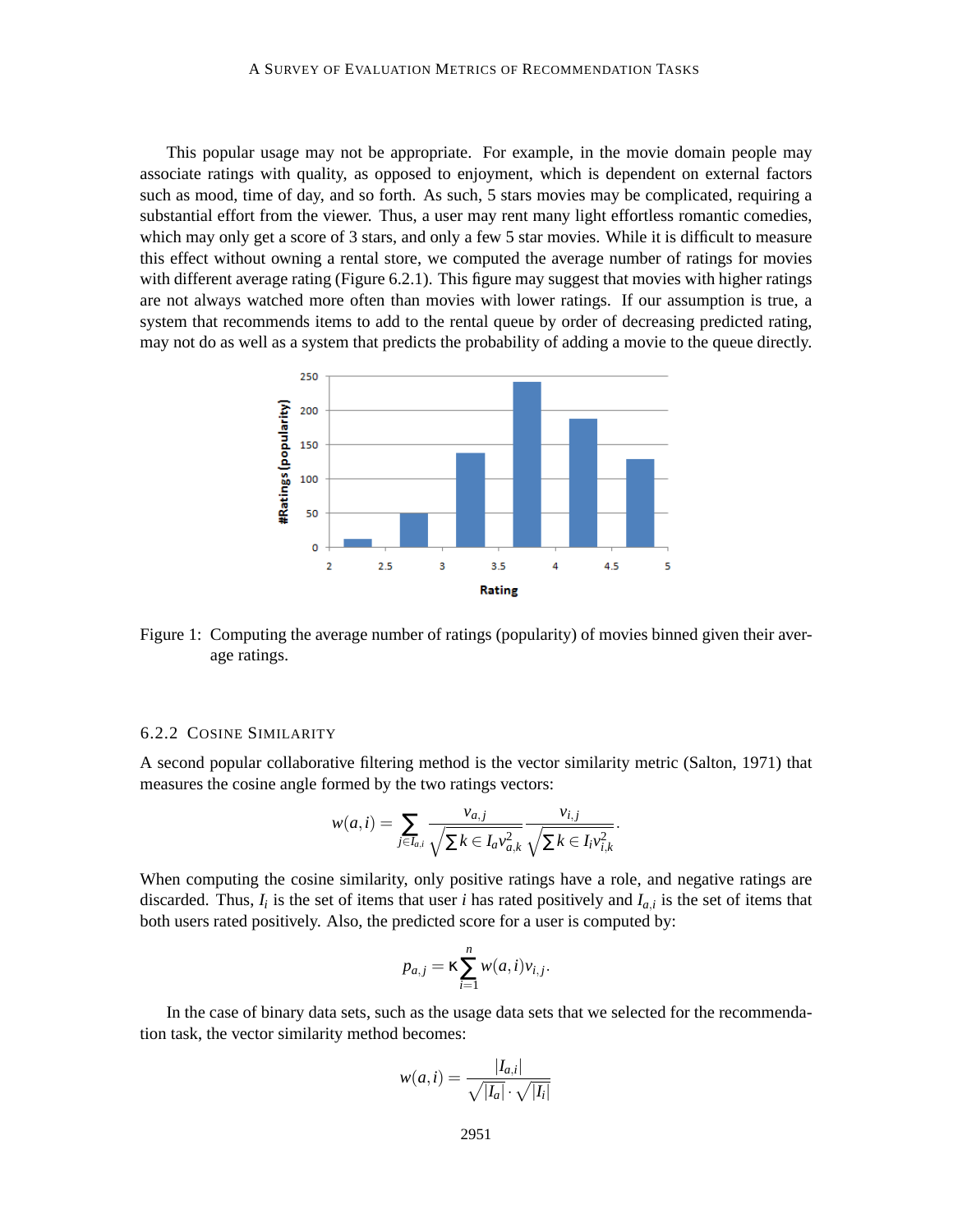where  $I_a$  is the set of items that *a* used, and  $I_{a,i}$  is the set of items that both *a* and *i* used. The resulting aggregated score can be considered as a non-calibrated measurement of the conditional probability  $pr(j|a)$ —the probability that user *a* will choose item *j*.

In binary usage data sets, the Pearson correlation method would compute similarity using all the items, as each item always has a rating. Therefore, the system would use all the negative "did not use" scores, which typically greatly outnumber the "used" scores. We can therefore expect that Pearson correlation in these cases will result in lower accuracy.

#### 6.2.3 ITEM TO ITEM

The above two methods focused on computing a similarity between users, but another possible collaborative filtering alternative is to focus on the similarity between items. The simplest method for doing so is to use the maximum likelihood estimate for the conditional probabilities of items. Specifically, for the binary usage case, this translates to:

$$
pr(j_1|j_2) = \frac{|J_{j_1,j_2}|}{|J_{j_2}|}
$$

where  $J_j$  is the number of users who used item *j*, and  $J_{j_1,j_2}$  is the number of users that used both  $j_1$ and *j*2. While this seems like a very simple estimation, similar estimations are successfully used in deployed commercial applications (Linden et al., 2003).

Typically, an algorithm is given as an input a set of items, and needs to produce a list of recommendations. In that case, we can compute for the conditional probability of each target item given each observed item, and then aggregate the results over the set of given items. In many cases, choosing the maximal estimate has given the best results (Kadie et al., 2002), so we aggregate estimations using a max operator in our experiments.

#### 6.2.4 EXPECTED UTILITY

As optimizing utilities is by far the least explored recommendation task, we choose here to propose a new algorithm that is designed specifically for this task. Intuitively, if the task requires lists that optimize a utility function  $u(a, j)$ , an obvious method is to order the recommendation by decreasing expected utility:

$$
E[j|a] = \tilde{pr}(j|a) \cdot \tilde{u}(a,j)
$$

where  $\tilde{p}r$  is a conditional probability estimate and  $\tilde{u}$  is a utility estimate.

One way to compute the two estimates is by using two different algorithms—a recommendation algorithm for estimating  $\tilde{p}r$  and a prediction algorithm for estimating  $\tilde{u}$ , and then combining their output.

#### **6.3 Experimental Results**

Below, we present several examples where different evaluation metrics rank two algorithms differently. We argue that in these cases, using an improper evaluation metric will lead to the selection of an inferior algorithm.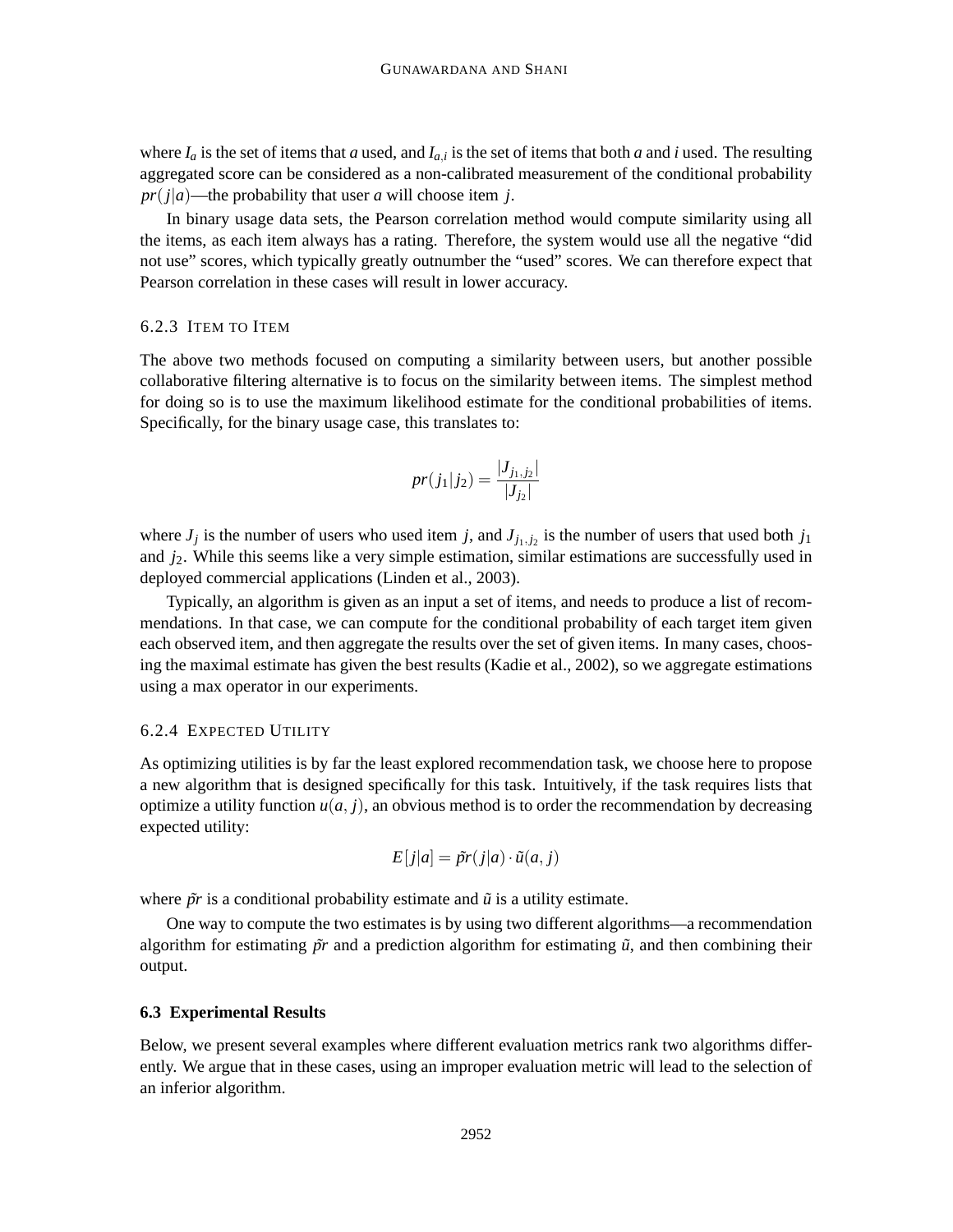|         |      | $Netfix$ BookCrossing |
|---------|------|-----------------------|
| Pearson | 1.07 | 3.58                  |
| Cosine  | 1.90 | 45                    |

Table 2: RMSE scores for Pearson correlation and Cosine similarity on the Netflix domain (ratings from 1 to 5) and the BookCrossing domain (ratings from 1 to 10).

#### 6.3.1 PREDICTION VS. RECOMMENDATION

We begin by comparing Pearson correlation and Cosine similarity collaborative filtering algorithms over two tasks—the prediction task and the "recommend good items" task. Both algorithms used neighborhoods consisting of the closest 25 users.

First we evaluated the algorithms in predicting ratings on the Netflix and BookCrossing data sets, where we sampled 2000 test users and a randomly chosen number of test items per test user on each data set. Given Table 2, the algorithm of choice is clear—on both data sets, the predictions given by the Pearson correlation algorithm have lower RMSE scores, and the differences pass a sign test with  $p < 0.0001$ .

We then evaluated the two algorithms on the recommendation task on the Belgian retailer and news click stream data sets, where we again sampled 2000 test users and a randomly chosen number of test items per test user on each data set. Let us now evaluate the two algorithms on recommendation tasks. To do that, we computed precision-recall curves for the two algorithms on the Belgian retailer data set and the news click stream data set. This was done by computing precision and recall at 1, 3, 5, 10, 25, and 50 recommendations, and averaging the precisions and recalls at each number of recommendations. As Figure 2 shows, in both cases the recommendation lists generated by the Cosine similarity dominate the recommendation lists generated by the Pearson correlation algorithm in terms of precision. In the Belgian retailer data, Cosine similarity also has better recall than Pearson correlation across the board. On the news click stream data, Cosine similarity has better recall than Pearson correlation for 1, 3, and 5, recommendations. All these comparisons were significant according to a sign test with  $p < 0.0001$ . Therefore, in these cases, one would select the Cosine algorithm as the most appropriate choice.

This experiment shows that an algorithm that is uniformly better at predicting ratings on ratings data sets is not necessarily better at making recommendations on usage data sets. This suggests that it is possible that an algorithm that is better at predicting ratings could be worse at predicting usage in the same domain as well. An interesting experiment would be, given both ratings and usage data over the same users and items, to see whether algorithms that generate recommendation lists by decreasing order of predicted ratings do as well in the recommendation task over the usage data. Unfortunately, we are unaware of any public data set that contains both types of information. Nevertheless, companies such as Amazon or Netflix collect data both of user purchases and of user ratings over items. These companies can therefore make the appropriate decision for the recommendation task at hand.

It is also possible that websites that support multiple recommendation tasks should use different algorithms for the different tasks. For example, the Netflix website contains a prediction task (e.g., for new releases), and two recommendation tasks—a fixed list of recommendations when adding items to the rental queue, and an unlimited list of recommendations in the "movie you will like"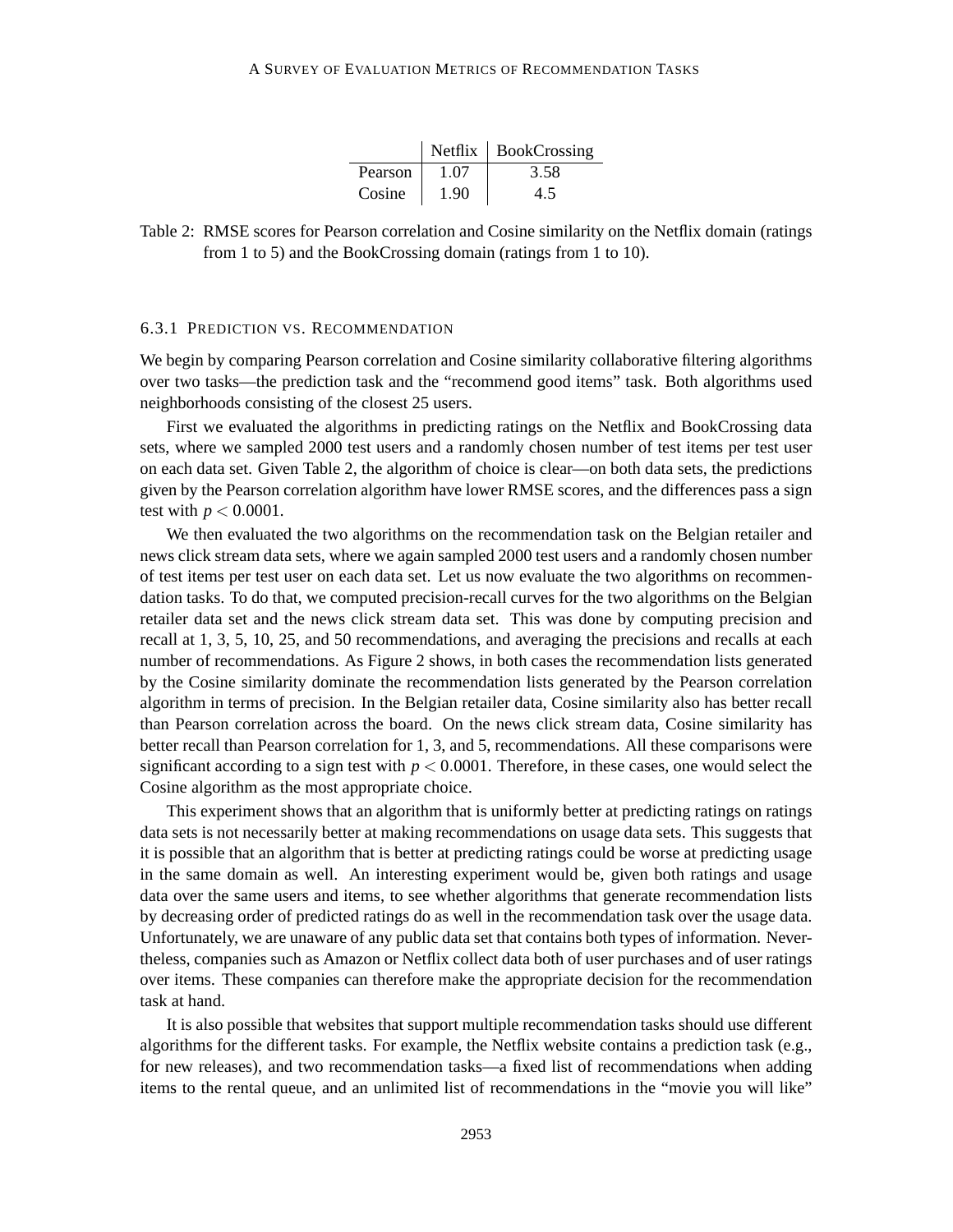

(b) News click stream recommendations

Figure 2: Comparing recommendations generated by Pearson correlation and Cosine similarity. In both cases, the recommendation list is ordered by decreasing predicted score.

section. It may well be that different algorithms that were trained over different data sets (ratings vs. rentals) may rank differently in different tasks. Deciding on the best recommendation engine based solely on RMSE in the prediction task may lead to worse recommendation lists in the two other cases.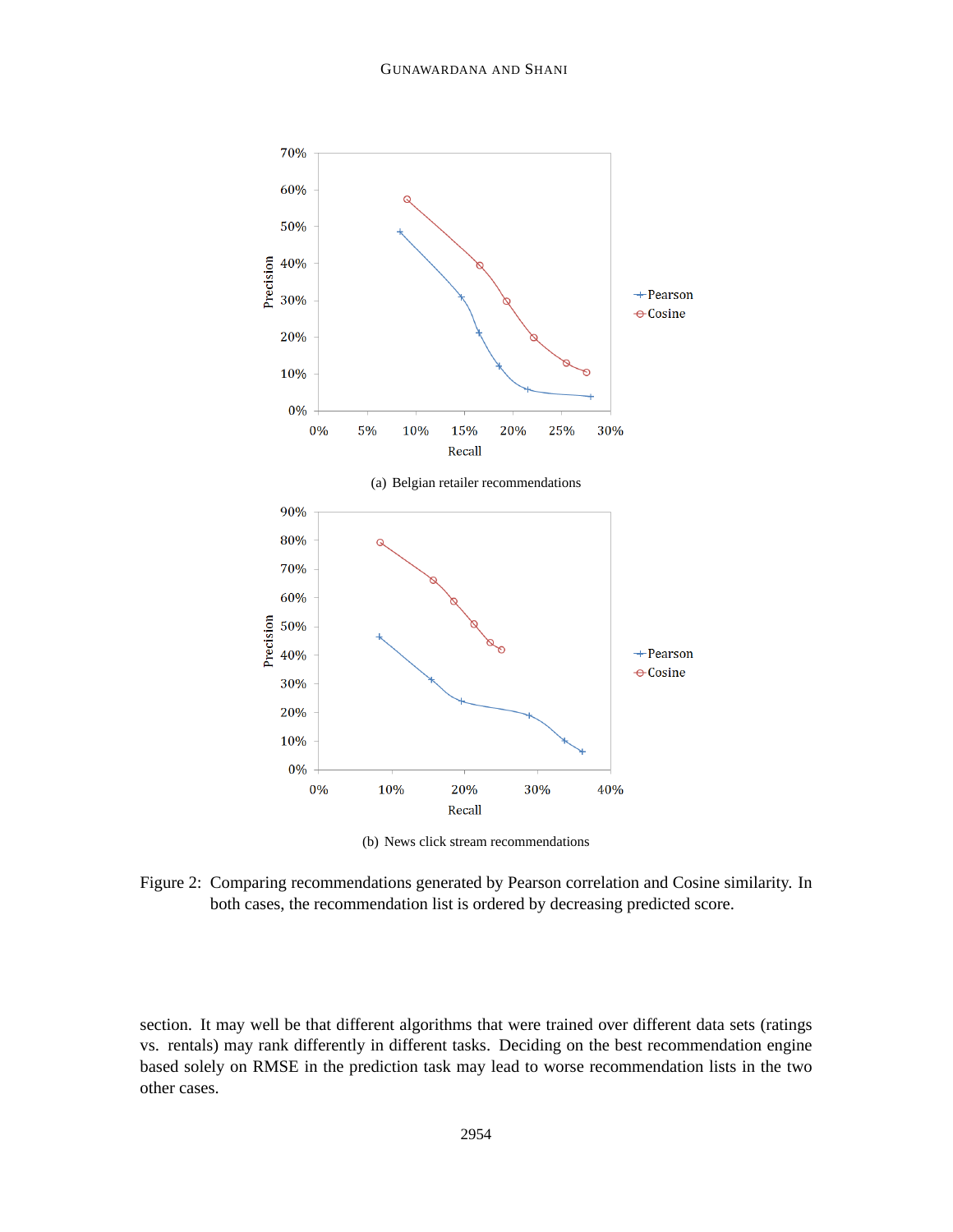## 6.3.2 RECOMMENDATION VS. UTILITY MAXIMIZATION

In many retail applications, where the retailer is interested in maximizing profits, people may still train their algorithm on usage data solely, and evaluate them using recommendation oriented metrics, such as precision-recall. For example, even though a retailer website wishes to maximize its profit, it may use a binary data set of items that were bought by users to generate recommendations of the type "people who bought this item also bought ...".

To evaluate the performance of such an approach, we used an item-item recommendation system to generate recommendations for the Ta-Feng data set. Alternatively, one can order the items by expected utility. To compute an estimate of expected utility, we interpreted the normalized predicted score of each recommended item as the probability that the user would actually buy that item. In the case where the recommender predicts numerical ratings, we normalize by the highest possible rating and treat the result as a probability distribution. For example, if the highest rating is 5 and the algorithm predicts a score of 4.5 for a specific user we assume the the probability that the user will use the item is 0.9. We then use the average profit earned from each item to predict the profit that would be obtained from each item if the active user bought it. Multiplying the probability that the user would buy an item buy the profit that would result if the user bought the item yielded the required estimate of expected utility.

We then evaluated the two algorithms by comparing their precision-recall curves, which are shown in Figure 3. The curves were generated by evaluating precision and recall at 1, 3, 5, 10, 25, and 50 recommendations, and averaging the precisions and recalls at each number of recommendations. The averages were computed over 2000 users, and the item-item recommender outperformed the expected profit recommender in terms of both precision and recall at all points with  $p < 0.0001$ .



Figure 3: Comparing recommendations generated by the item-item recommender and the expected profit recommender on the Ta-Feng data set.

We then measured an half-life utility score where the utility of a correct recommendation was the profit from selling the correctly recommended item to the user. The results are shown in Table 3.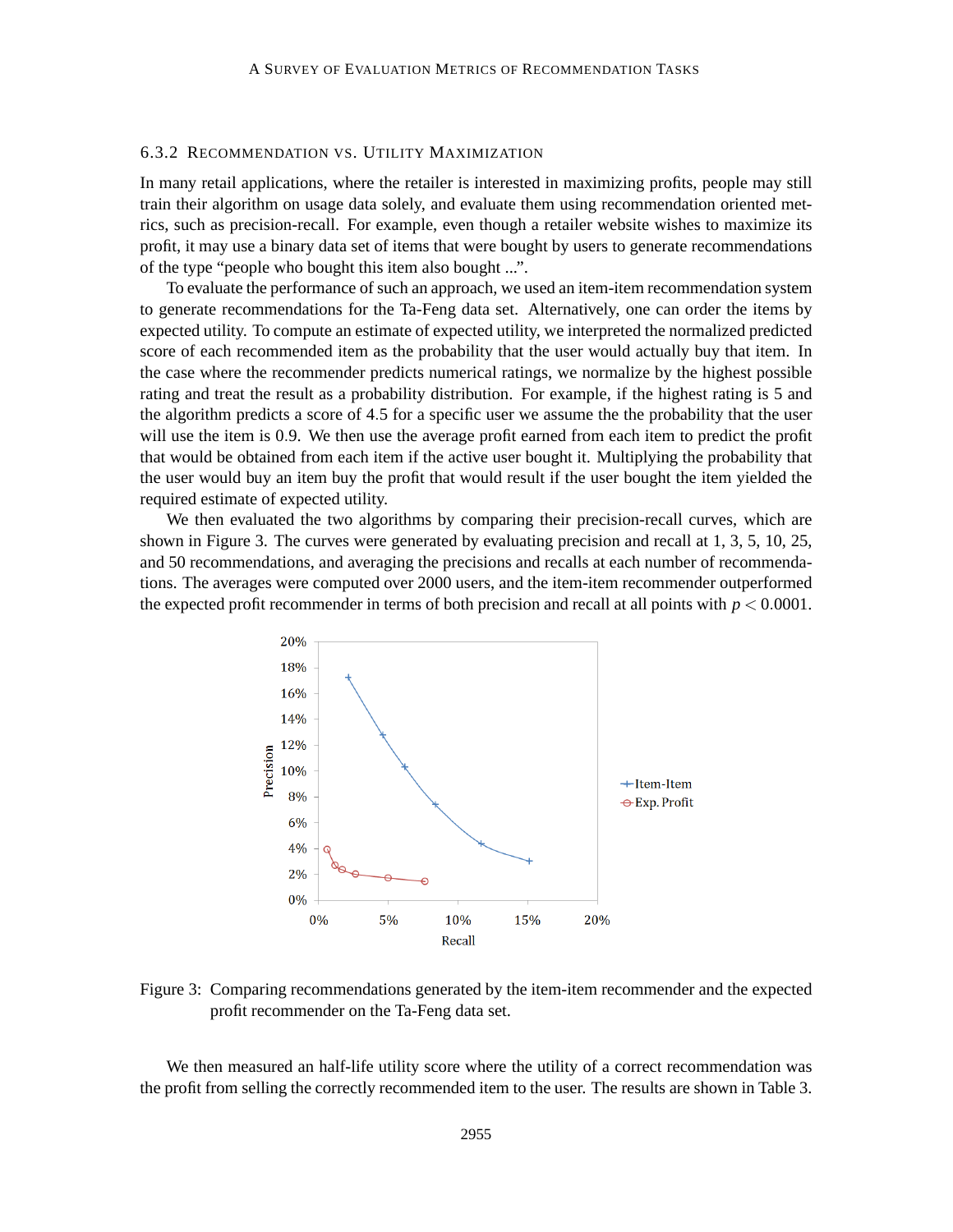|             | Score |
|-------------|-------|
| Item-Item   | 0.01  |
| Exp. Profit | 0.05  |

Table 3: Comparing item-item vs. expected utility recommendations on the Ta-Feng data set with the half-life utility score. The utility of a correct recommendation was the profit from selling that item to that user, while the half-life was 5. The trends were similar for other choices of the half-life parameter.

Choosing a recommender based on classification performance would have resulted in an half-life utility score (expected profit) that was 20% of what could have been achieved with the correct choice. This difference is statistically significant with  $p < 0.001$ .

These results are, of course, not surprising—using a recommender that explicitly attempts to optimize expected profit gives a better expected profit measure. However, occasionally people that are interested in maximizing profit, providing maximum value to the users, or minimizing user effort, use precision-recall to choose a recommendation algorithm.

## **7. Discussion**

Above, we discussed the major considerations that one should make when deciding on the proper evaluation metric for a given task. We now add some discussion, illustrating other conclusions that can be derived, and illuminating some other relevant topics.

## **7.1 Evaluating Complete Recommender Systems**

This survey focuses on the evaluation of recommendation algorithms. However, the success of a recommendation system does not depend solely on the quality of the recommendation algorithm. Such systems typically attempt to modify user behavior which is influenced by many other parameters, most notably, by the user interface. The success of the deployed system in influencing users can be measured through the change in user behavior, such as the number of recommendations that are followed, or the change in revenue.

Decisions about the interface by which users view recommendations are critical to the success of the system. For example, recommendations can be located in different places in the page, can be displayed horizontally or vertically, can be presented through images or text, and so forth. These decisions can make a significant impact, no smaller than the quality of the underlying algorithm, on the success of a system.

When the application is centered around the recommendation system, it is important to select the user interface together with the recommendation algorithm. In other cases, the recommendation system is only a supporting system for the application. For example, an e-commerce website is centered around the item purchases, and a news website is centered around the delivery of news stories. In both cases, a recommender system may be employed to help the users navigate, or to increase sales. It is likely that the recommendations are not the major method for browsing the collection of items.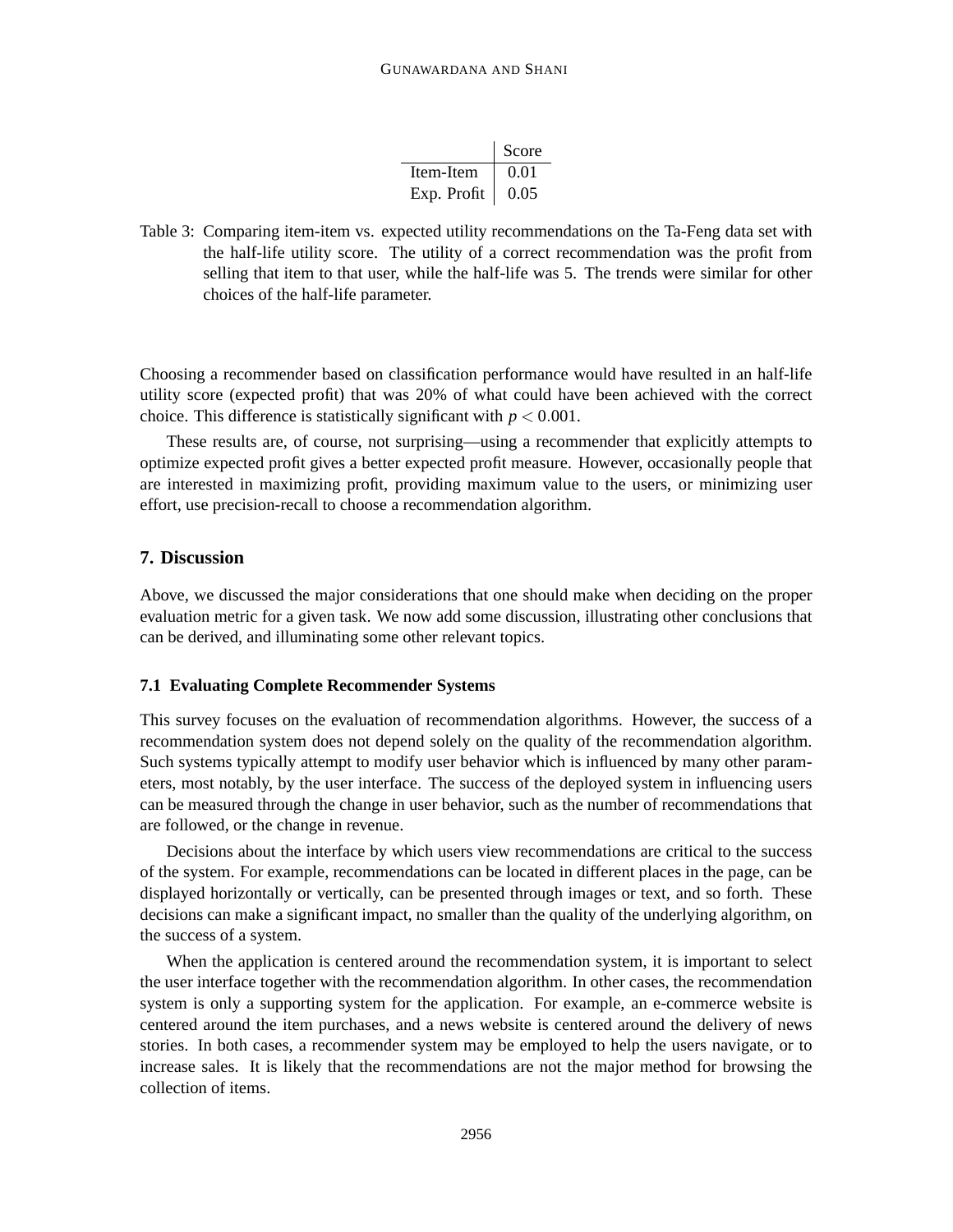When the recommender system is only a supporting system, the designer of the application will probably make the decision about the user interface without focusing on positioning recommendations where they have the most influence. In such cases, which we believe to be very common, the developer of the recommender system is constrained by the pre-designed interface, and in many cases can therefore only decide on the best recommendation algorithm, and in some cases perhaps the length of the recommendation list. This paper is targeted at researchers and developers who are making decisions about algorithms, not about the user interface. Designing a good user interface is an interesting and challenging problem, but it is outside the scope of this survey (see, e.g., Pu and Chen 2006).

#### **7.2 Eliciting Utility Functions**

A simple way to avoid the need to classify recommendation algorithms, is to assume that we are always optimizing some utility function. This utility function can be the user utility for items (see, e.g., Kumar et al. 1998, Price and Messinger 2005 and Hu and Pu 2009), or it can be the application utility. We can then ask users about their true utility function, or design a utility function that captures the goal of the application, and always choose the algorithm that maximizes this utility.

However, such a view is misleading; eliciting user utilities can be a very difficult task (see, e.g., Braziunas and Boutilier 2005, citealtChajewska and Huang 2008). For example, the value that the user is willing to invest in a laptop depends on a multitude of elements, such as her income, her technical knowledge, the intended use of the laptop and so forth. Indeed, eliciting such functions is the focus of active research, for example by presenting users with forced choices. Therefore, expecting that we will have access to a good estimate of the user utility function is unrealistic estimating this function may be no easier than coming up with good recommendations.

Furthermore, even when the application designer understands the application utility function, gathering utilities from users may be very difficult. For example, in the Netflix domain, the business model may be to keep the users subscribed. Therefore, the utility of an movie for a user (from the website perspective) is not whether the user enjoys the movie, but rather whether the user will maintain her subscription if the movie is suggested to her. Clearly, most users will not want to answer such questions, and many may not know the answer themselves.

For this reason, when the utility function is unclear, the best we can do is to maximize the number of useful items that we suggest to the user. As such, the recommendation task cannot be viewed as a sub-task for utility optimization.

## **7.3 Implicit vs. Explicit ratings**

Our classification of recommendation tasks sheds some light over another, commonly discussed subject in recommender systems, namely, implicit ratings (Claypool et al., 2001; Oard and Kim, 1998). In many applications, people refer to data that was automatically collected, such as logs of web browsing, or records of product purchases, as an implicit indication for positive opinions over the items that were visited or purchased.

However, this perspective is appropriate only if the task is the prediction task, where we would like to know whether the user will have a positive or negative opinion over certain items. If the task is to recommend more items that the user may buy, given the items that the user has already bought, purchase data becomes an explicit indication. In this case, using ratings that users provide over items is an implicit indication to whether the user will buy the item.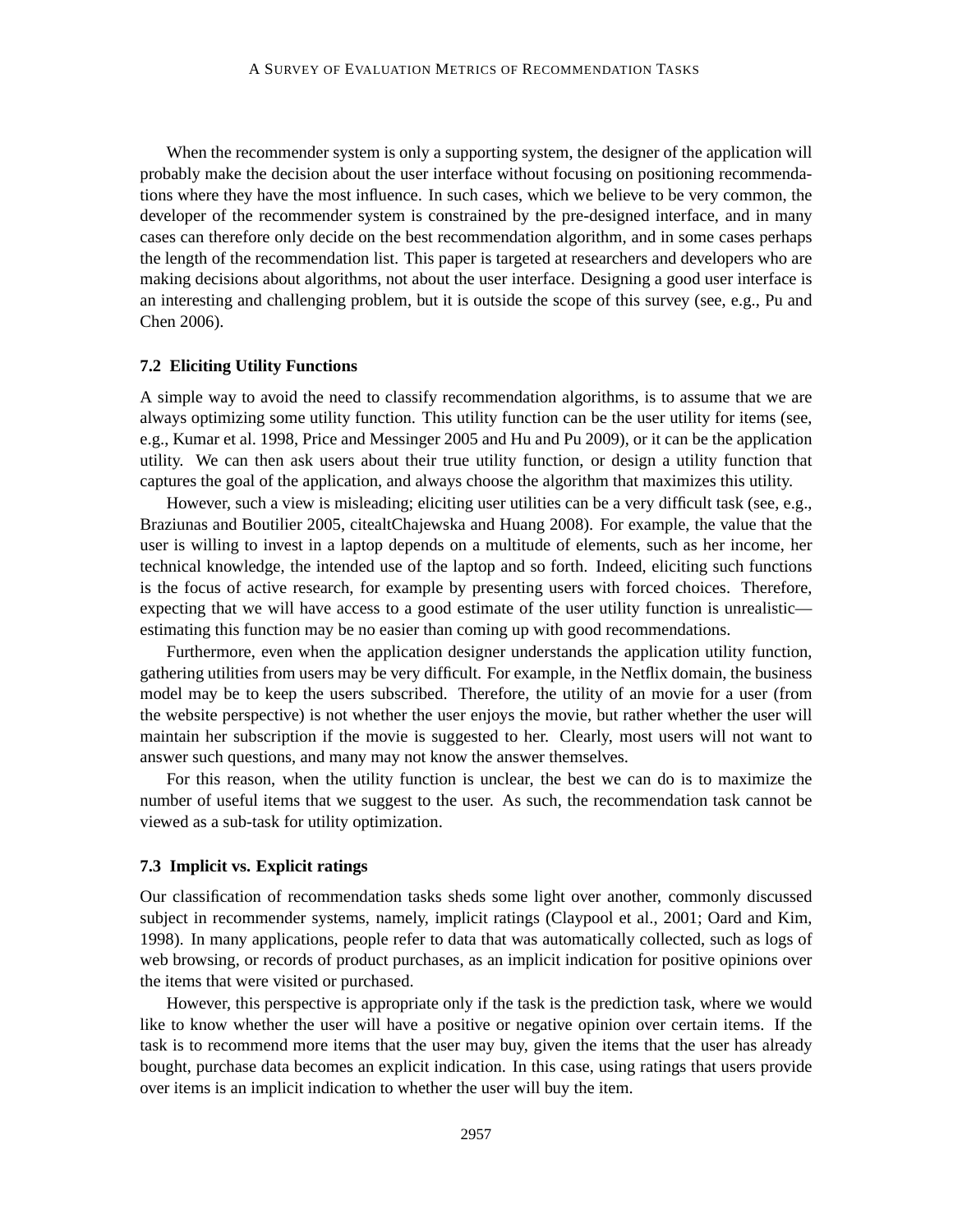For example, a user may have a positive opinion over many laptop computers, and may rate many laptops highly. However, most people buy only one laptop. In that case, recommending more laptops, based on the co-occurring high ratings, will be inappropriate. However, if we predict the probability of buying a laptop given that another laptop has already been bought, we can expect this probability to be low, and the other laptop will not be recommended.

## **8. Related Work**

In the past, different researchers discussed various topics relevant to the evaluation of recommender systems.

Breese et al. (1998) were probably the first to provide a sound evaluation of a number of recommendation approaches over a collection of different data sets, setting the general framework of evaluating algorithms on more than a single real world data set, and a comparison of several algorithms in identical experiments. The practices that were illustrated in that paper are used in many modern publications.

Herlocker et al. (2004) provide an extensive survey of possible metrics for evaluation. They then compare a set of metrics, concluding that for some pairs of metrics, using both together will give very little additional information compared to using just one.

Another interesting contribution of that paper is a classification of recommendation engines from the user task perspective, namely, what are the reasons and motivations that a user has when interacting with a recommender system. As they are interested in user tasks, and we are interested in the system tasks, our classification is different, yet we share some similar tasks, such as the "recommend some good items" and "recommend all good items" tasks.

Finally, their survey attempted to cover as many evaluation metrics and user task variations as possible, we focus here on the appropriate metrics for the most popular recommendation tasks only.

Mcnee et al. (2003) explain why accuracy metrics alone are insufficient for selecting the correct recommendation algorithm. For example, users may be interested in the serendipity of the recommended items. One way to model serendipity is through a utility function that assigns higher values to "unexpected" suggestions. They also discuss the "usefulness" of recommendations. Many utility functions, such as the inverse log of popularity (Shani et al., 2005) attempt to capture this "usefulness".

Ziegler et al. (2005) focus on another aspect of evaluation—considering the entire list together. This would allow us to consider aspects of a set of recommendations, such as diversification between items in the same list. Our suggested metrics consider only single items, and thus could not be used to evaluate entire lists. It would be interesting to see more evaluation metrics that provide observations over complete lists.

Celma and Herrera (2008) suggest looking at topological properties of the recommendation graph—the graph that connects recommended items. They explain how by looking at the recommendation graph one may understand properties such as the novelty of recommendations. It is still unclear how these properties correlate with the true goal of the recommender system, may it be to optimize revenue or to recommend useful items.

McLaughlin and Herlocker (2004) argue, as we do, that MAE is not appropriate for evaluating recommendation tasks, and that ratings are not necessarily indicative of whether a user is likely to watch a movie. The last claim can be explained by the way we view implicit and explicit ratings.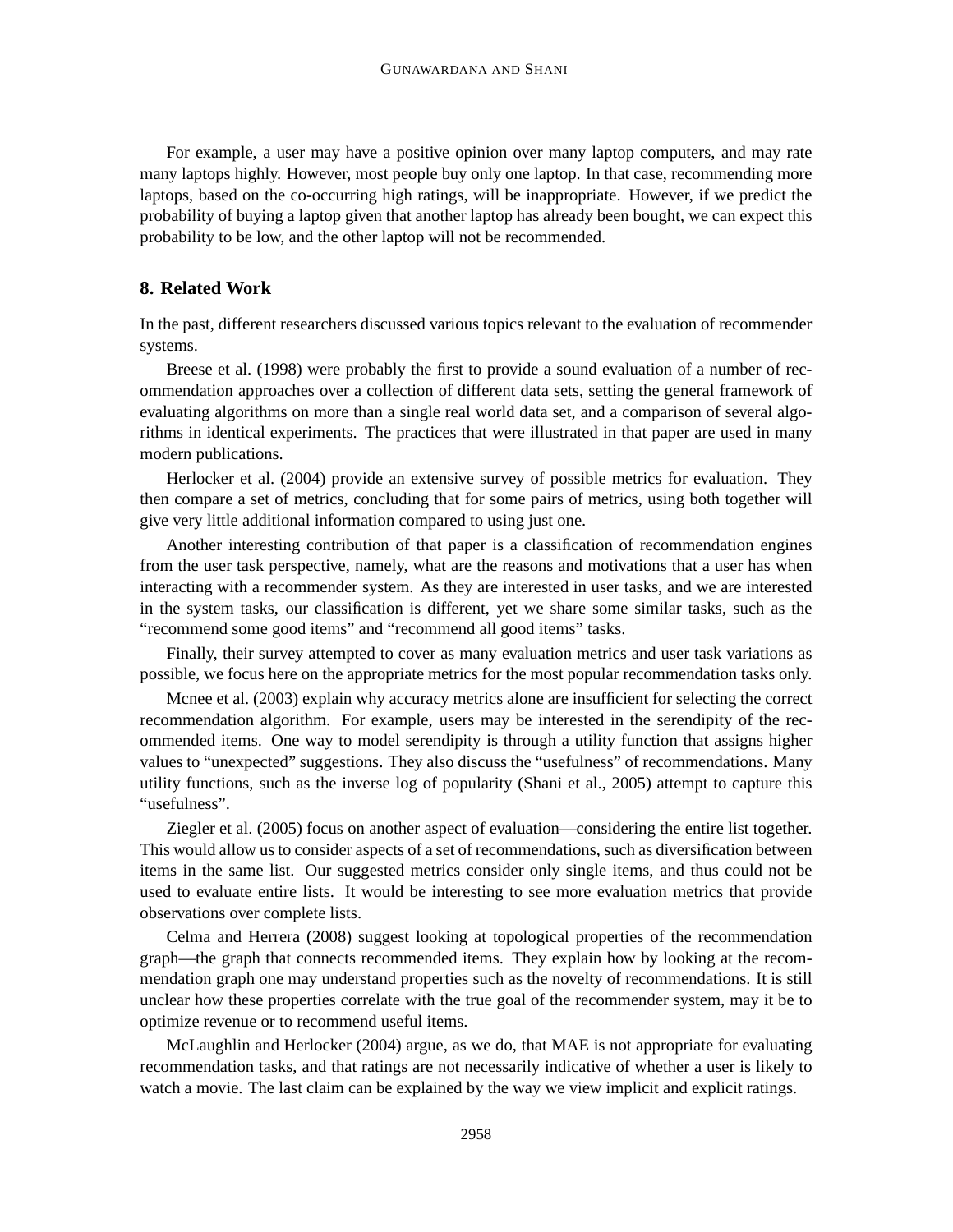Some researchers have suggested taking a more holistic approach, and considering the recommendation algorithm within the complete recommendation system. For example, del Olmo and Gaudioso (2008), suggest that systems be evaluated only after deployment, through counting the number of successful recommendations. As we argue above, even in these cases, one is likely to evaluate algorithms offline, to avoid presenting recommendations that have poor quality for users, thus losing their trust.

## **9. Conclusion**

In this paper we discussed how recommendation algorithms should be evaluated in order to select the best algorithm for a specific task from a set of candidates. This is an important step in the research attempt to find better algorithms, as well as in application design where a designer chooses an existing algorithm for their application. As such, many evaluation metrics have been used for algorithm selection in the past.

We review three core tasks of recommendation systems—the prediction task, the recommendation task, and the utility maximization task. Most evaluation metrics are naturally appropriate for one task, but not for the others. We discuss for each task a set of metrics that are most appropriate for selecting the best of the candidate algorithms.

We empirically demonstrate that in some cases two algorithms can be ranked differently by two metrics over the same data set, emphasizing the importance of choosing the appropriate metric for the task, so as not to choose an inferior algorithm.

We also describe the concerns that need to be addressed when designing offline and online experiments. We outline a few important measurements that one must take in addition to the score that the metric provides, as well as other considerations that should be taken into account when designing experiments for recommendation algorithms.

## **References**

- D. Bamber. The area above the ordinal dominance graph and the area below the receiver operating characteristic graph. *Journal of Mathematical Psychology*, 12:387–415, 1975.
- Y. Bengio and Y. Grandvalet. No unbiased estimator of the variance of k-fold cross-validation. *Journal of Machine Learning Research*, 5, 2004.
- F. Bodon. A fast APRIORI implementation. In *The IEEE ICDM Workshop on Frequent Itemset Mining Implementations*, 2003.
- D. Braziunas and C. Boutilier. Local utility elicitation in GAI models. In *Proceedings of the Twenty-first Conference on Uncertainty in Artificial Intelligence*, pages 42–49, Edinburgh, 2005.
- J. S. Breese, D. Heckerman, and C. M. Kadie. Empirical analysis of predictive algorithms for collaborative filtering. In *UAI: Uncertainty in Artificial Intelligence*, pages 43–52, 1998.
- $\dot{\text{O}}$ . Celma and P. Herrera. A new approach to evaluating novel recommendations. In *RecSys '08: Proceedings of the 2008 ACM Conference on Recommender Systems*, 2008.
- M. Claypool, P. Le, M. Waseda, and D. Brown. Implicit interest indicators. In *Intelligent User Interfaces*, pages 33–40. ACM Press, 2001.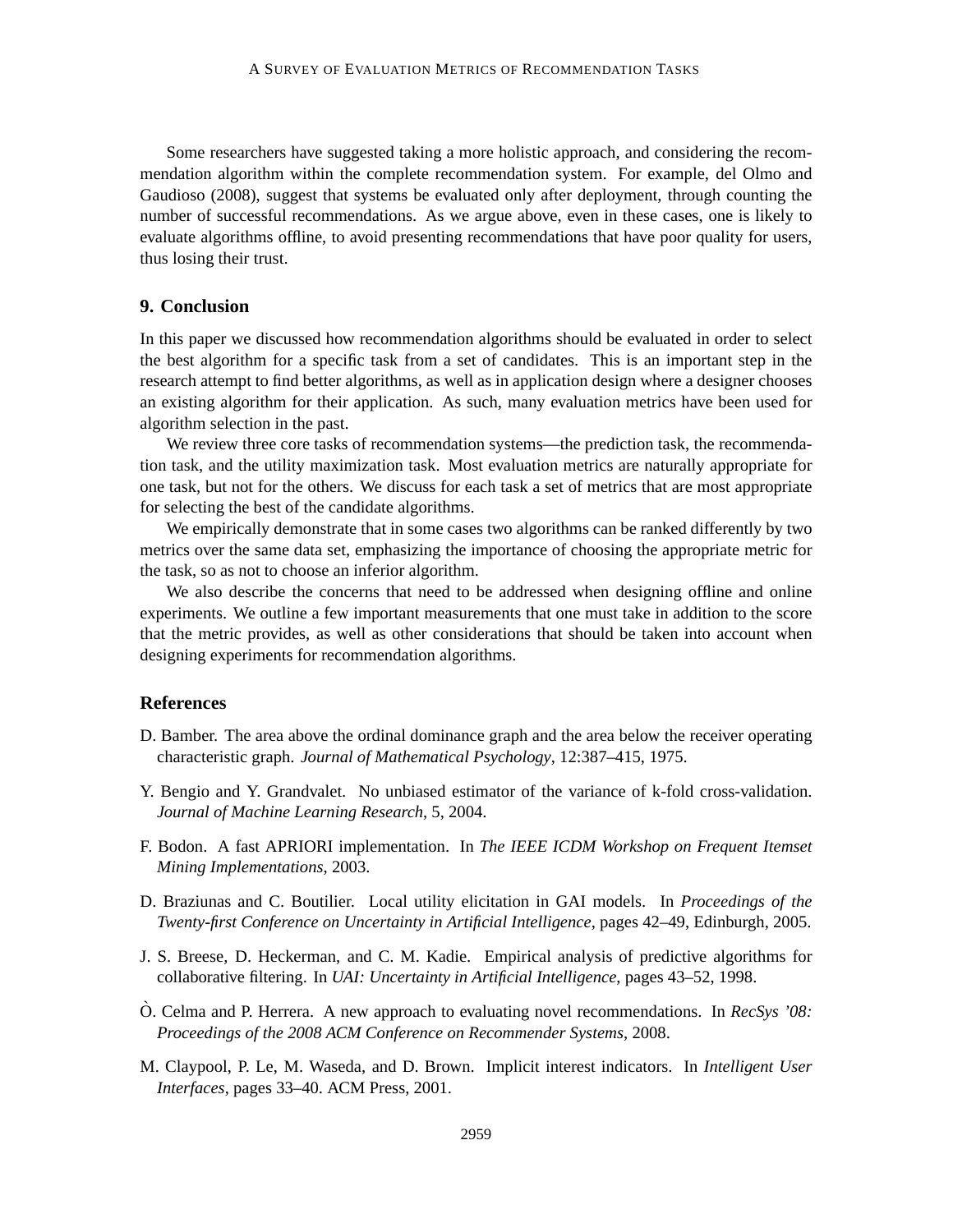- F. Hernández del Olmo and E. Gaudioso. Evaluation of recommender systems: A new approach. *Expert Systems Applications*, 35(3), 2008.
- J. Demšar. Statistical comparisons of classifiers over multiple data sets. *Journal of Machine Learning Research*, 7, 2006.
- R. O. Duda and P. E. Hart. *Pattern Classification and Scene Analysis*. Wiley, 1973.
- C. Goutte and E. Gaussier. A probabilistic interpretation of precision, recall, and F-score, with implication for evaluation. In *ECIR '05: Proceedings of the 27th European Conference on Information Retrieval*, pages 345–359, 2005.
- A. Gunawardana and C. Meek. Aggregators and contextual effects in search ad markets. In *WWW Workshop on Targeting and Ranking for Online Advertising*, 2008.
- J. L. Herlocker, J. A. Konstan, L. G. Terveen, and J. T. Riedl. Evaluating collaborative filtering recommender systems. *ACM Transactions on Information Systems*, 22(1), 2004.
- C. N. Hsu, H. H. Chung, and H. S. Huang. Mining skewed and sparse transaction data for personalized shopping recommendation. *Machine Learning*, 57(1-2), 2004.
- R. Hu and P. Pu. A comparative user study on rating vs. personality quiz based preference elicitation methods. In *IUI '09: Proceedings of the 13th International Conference on Intelligent User Interfaces*, 2009.
- S. L. Huang. Comparision of utility-based recommendation methods. In *The Pacific Asia Conference on Information Systems*, 2008.
- C. Kadie, C. Meek, and D. Heckerman. CFW: A collaborative filtering system using posteriors over weights of evidence. In *Proceedings of the 18th Annual Conference on Uncertainty in Artificial Intelligence (UAI-02)*, pages 242–250, San Francisco, CA, 2002. Morgan Kaufmann.
- R. Kohavi, R. Longbotham, D. Sommerfield, and R. M. Henne. Controlled experiments on the web: survey and practical guide. *Data Mining and Knowledge Discovery*, 18(1), 2009.
- J. A. Konstan, S. M. McNee, C. N. Ziegler, R. Torres, N. Kapoor, and J. Riedl. Lessons on applying automated recommender systems to information-seeking tasks. In *Proceedings of the Twenty-First National Conference on Artifical Intelligence (AAAI)*, 2006.
- R. Kumar, P. Raghavan, S. Rajagopalan, and A. Tomkins. Recommendation systems: A probabilistic analysis. In *FOCS '98: Proceedings of the 39th Annual Symposium on Foundations of Computer Science*, 1998.
- D. Larocque, J. Nevalainen, and H. Oja. A weighted multivariate sign test for cluster-correlated data. *Biometrika*, 94:267–283, 2007.
- G. Linden, B. Smith, and J. York. Amazon.com recommendations: Item-to-item collaborative filtering. *IEEE Internet Computing*, 7(1), 2003.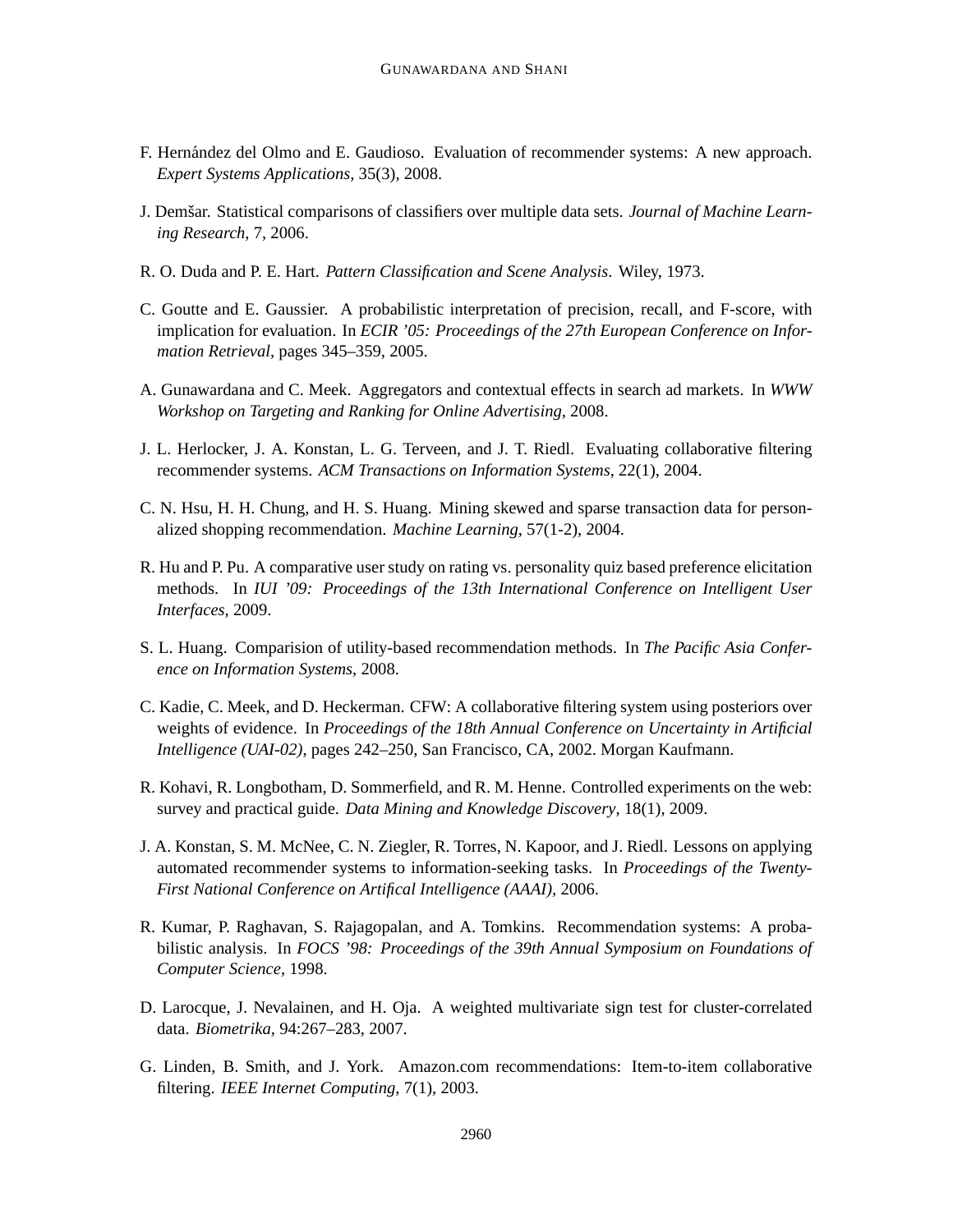- M. R. McLaughlin and J. L. Herlocker. A collaborative filtering algorithm and evaluation metric that accurately model the user experience. In *SIGIR '04: Proceedings of the 27th Annual International ACM SIGIR Conference on Research and Development in Information Retrieval*, 2004.
- S. Mcnee, S. K. Lam, C. Guetzlaff, J. A. Konstan, and J. Riedl. Confidence displays and training in recommender systems. In *Proceedings of the 9th IFIP TC13 International Conference on Human Computer Interaction INTERACT*, pages 176–183. IOS Press, 2003.
- S. M. McNee, J. Riedl, and J. K. Konstan. Making recommendations better: an analytic model for human-recommender interaction. In *CHI '06 Extended Abstracts on Human Factors in Computing Systems*, 2006.
- M. Montaner, B. López, and J. L. De La Rosa. A taxonomy of recommender agents on the internet. *Artificial Intelligence Review*, 19(4), 2003.
- D. Oard and J. Kim. Implicit feedback for recommender systems. In *The AAAI Workshop on Recommender Systems*, pages 81–83, 1998.
- B. Price and P. Messinger. Optimal recommendation sets: Covering uncertainty over user preferences. In *National Conference on Artificial Intelligence (AAAI)*, pages 541–548. AAAI Press AAAI Press / The MIT Press, 2005.
- P. Pu and L. Chen. Trust building with explanation interfaces. In *IUI '06: Proceedings of the 11th International Conference on Intelligent User Interfaces*, 2006.
- P. Resnick and H. R. Varian. Recommender systems. *Communications of the ACM*, 40(3), 1997.
- C. J. Van Rijsbergen. *Information Retrieval*. Butterworth-Heinemann, 1979.
- G. Salton. *The SMART Retrieval System—Experiments in Automatic Document Processing*. Prentice-Hall, Inc., Upper Saddle River, NJ, USA, 1971.
- S. L. Salzberg. On comparing classifiers: Pitfalls to avoid and a recommended approach. *Data Mining and Knowledge Discovery*, 1(3), 1997.
- B. Sarwar, G. Karypis, J. Konstan, and J. Riedl. Analysis of recommendation algorithms for ecommerce. In *EC '00: Proceedings of the 2nd ACM conference on Electronic commerce*, 2000.
- J. B. Schafer, J. Konstan, and J. Riedi. Recommender systems in e-commerce. In *EC '99: Proceedings of the 1st ACM conference on Electronic commerce*, 1999.
- A. I. Schein, A. Popescul, L. H. Ungar, and D. M. Pennock. Methods and metrics for cold-start recommendations. In *SIGIR '02: Proceedings of the 25th Annual International ACM SIGIR Conference on Research and Development in Information Retrieval*, 2002.
- G. Shani, D. Heckerman, and R. I. Brafman. An mdp-based recommender system. *Journal of Machine Learning Research*, 6:1265–1295, 2005.
- M. Stone. Cross-validatory choice and assessment of statistical predictions. *Journal of the Royal Statistical Society B*, 36(1):111–147, 1974.